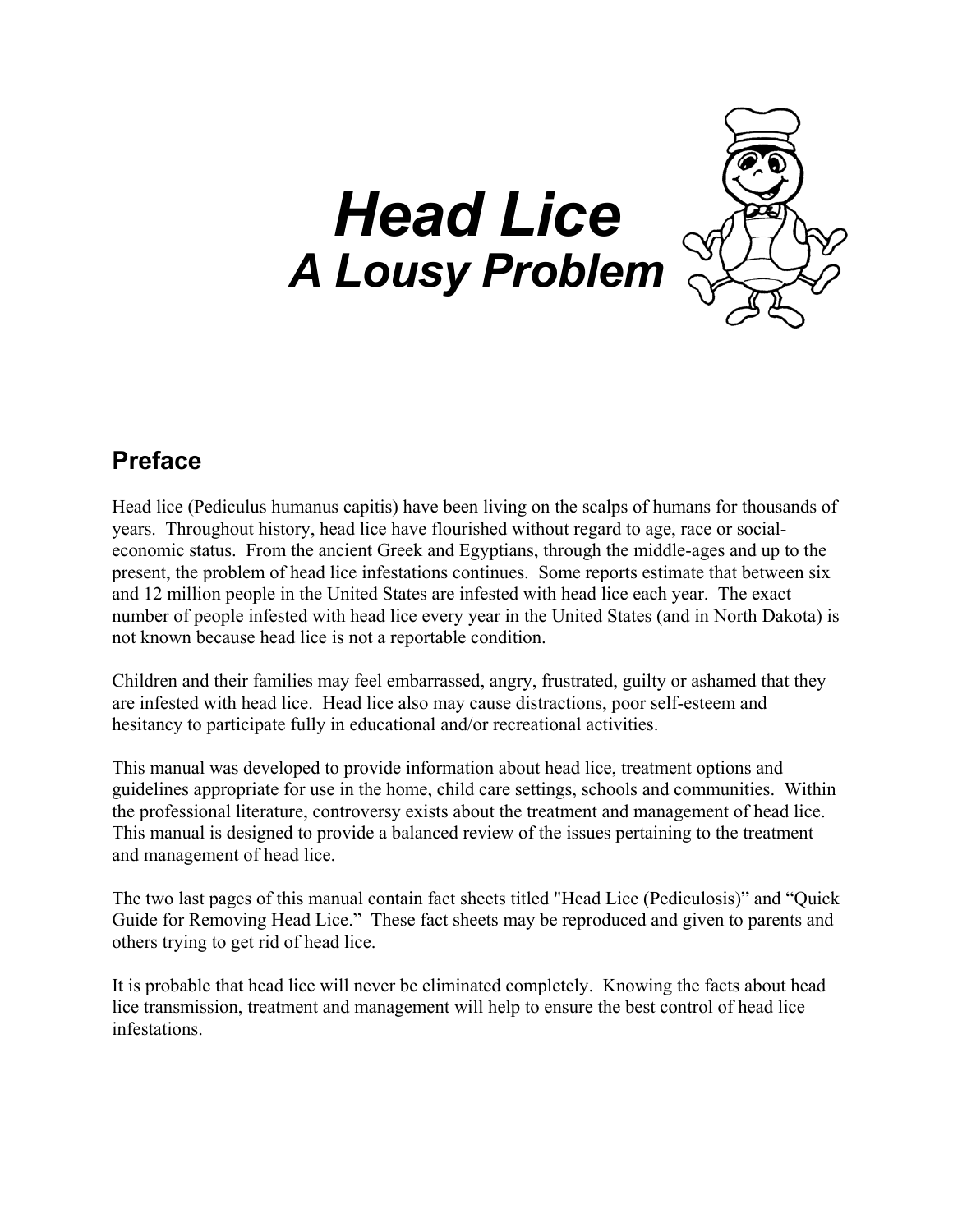

North Dakota Department of Health Division of Maternal and Child Health 600 E. Boulevard Ave., Dept 301 Bismarck, N.D. 58505-0200 701.328.2493 N.D. Toll Free 1.800.472.2286

Revised 2002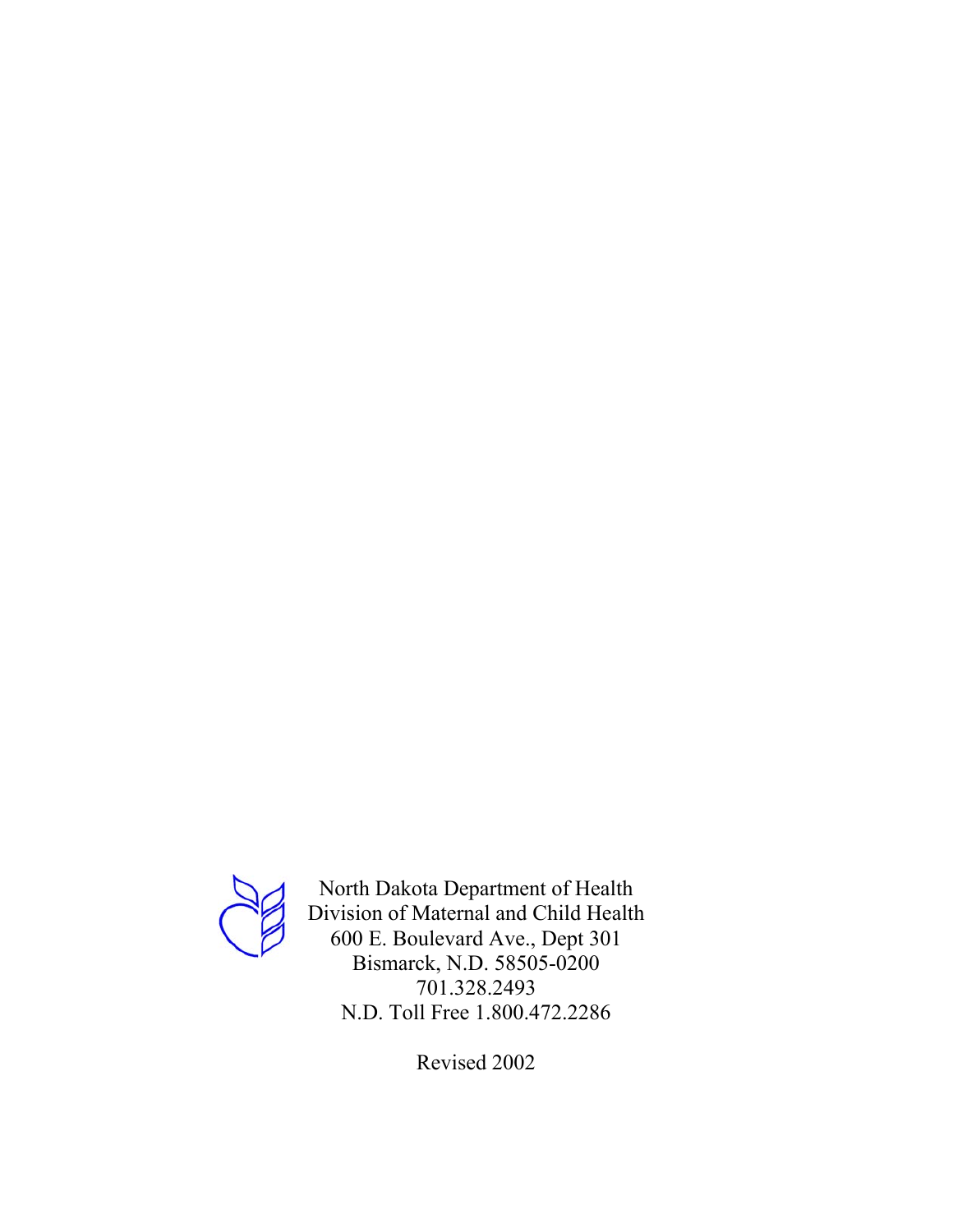

# Index

| 2.                                                                |  |
|-------------------------------------------------------------------|--|
| 3 <sub>1</sub>                                                    |  |
| 4.                                                                |  |
| 5.                                                                |  |
|                                                                   |  |
|                                                                   |  |
|                                                                   |  |
| "Head Lice (Pediculosis)"<br>"Quick Guide for Removing Head Lice" |  |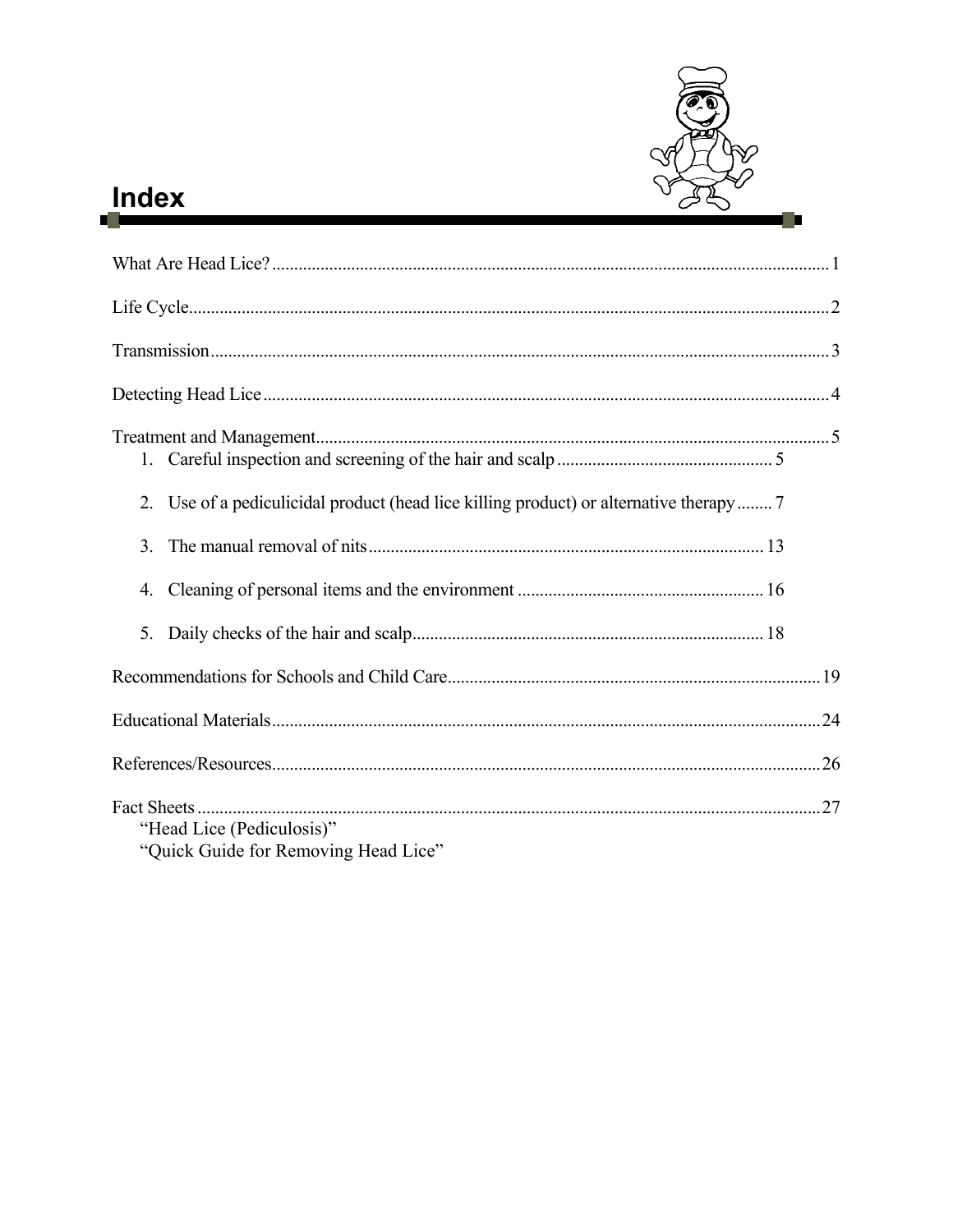

### **What Are Head Lice?**

Head lice (Pediculus humanus capitis) are small parasitic insects that live mainly on the scalp and neck of humans. *Parasitic* refers to an organism that lives on the body of a host. In the case of head lice, the host is a human. Head lice do not and cannot live on animals. It is specific to humans.

The adult louse (singular) is flat and wingless and does not have the ability to fly, hop or jump. Lice tend to adapt to their surroundings (hair and skin color), so they range in color from red, brown or black to gray-white and are often hard to see. A louse is very small (about 1/8 inch in length), has six legs, a diamond-shaped head and an elongated body. The mouth is shaped like a stylet. This allows the louse to pierce a person's scalp so that it can feed (blood meal).



Highly magnified

#### **Human Head Louse**

Front view of an actual louse on a hair shaft (highly magnified)





The adult louse is about the size of a sesame seed.

Actual Size

The term "louse" or "lice" used in this text refers to pediculus humanus capitis (head lice).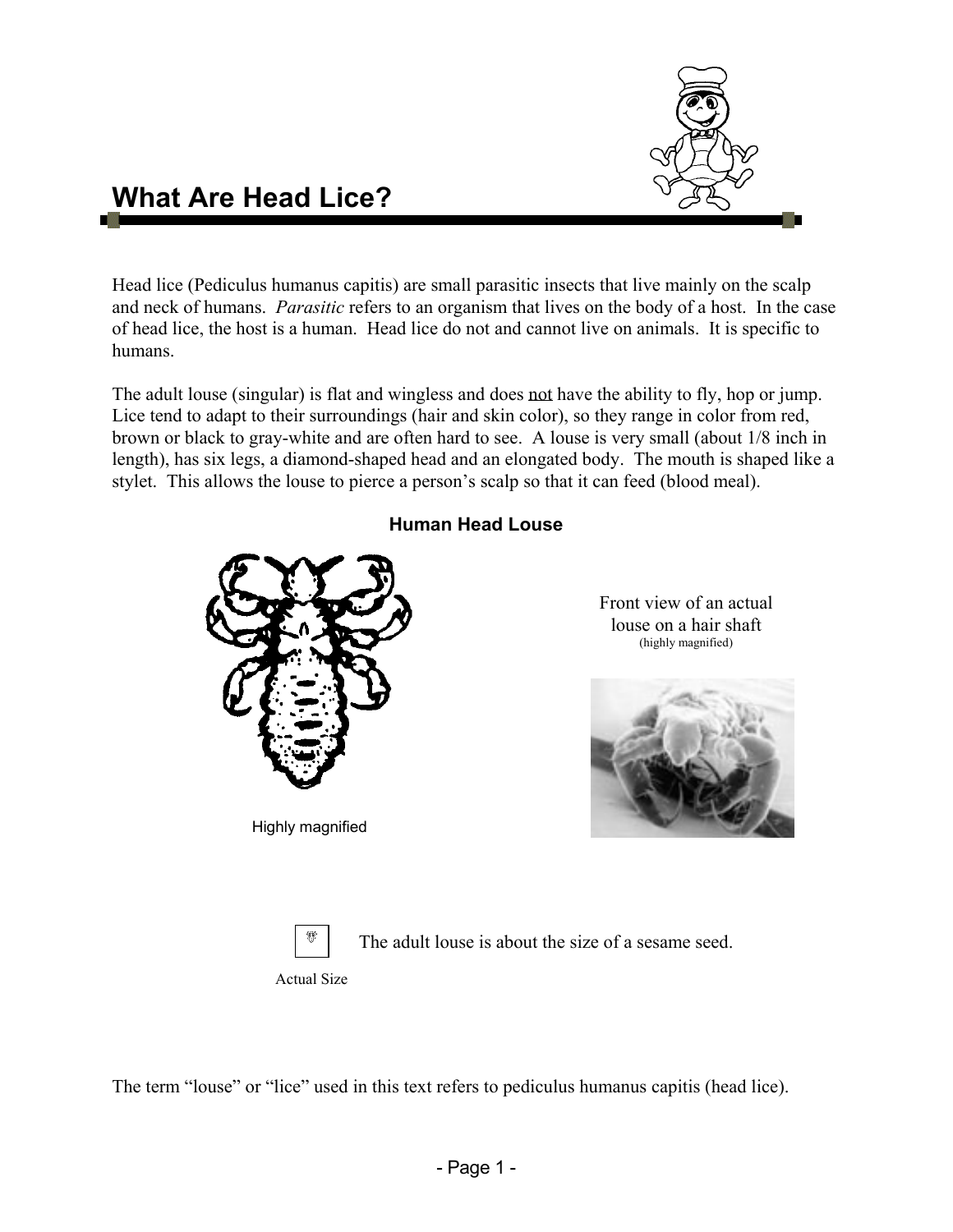

### **Life Cycle**

The life cycle of the louse consists of three stages:

#### **Stage 1** – **Eggs** (commonly called nits):

The head louse begins life as an egg, commonly referred to as a nit. Nits are laid by the adult female. The nits are attached to the hair shaft by a glue-like substance produced by the louse. Nits range in color from white to yellow to tan to grayish in color, depending upon the stage of development and whether or not they have hatched or been killed by treatment. Nits are oval or tear-drop shaped, smooth and very small (0.5-0.8 mm). Nits are hard to see and often are confused for dandruff, hair spray droplets or other debris.

#### **Stage 2** – **Nymphs:**

The nits incubate for about seven to 14 days, then they hatch to release a nymph. The nit shell that remains after hatching then becomes a dull yellow or translucent white and may have a wrinkled look. The lymph looks like an adult louse, but is only about the size of a pinhead. The nymph begins eating within one hour of hatching. During the next seven to 10 days, the nymph continues to grow and mature, going through three molts, until it becomes a full adult louse.

#### **Stage 3** – **Adults:**

The adult louse is about the size of a sesame seed. The life span of an adult louse is about 30 days. The female is usually larger than the male and can lay three to five nits per day, or up to 150 nits during her life span (only nits that are fertilized will develop and hatch). The live, adult louse needs to feed on blood every three to six hours. Without blood meals, or once away from the human host, the adult louse can usually survive for no longer than 24 to 36 hours.



#### **Life Cycle of the Head Louse**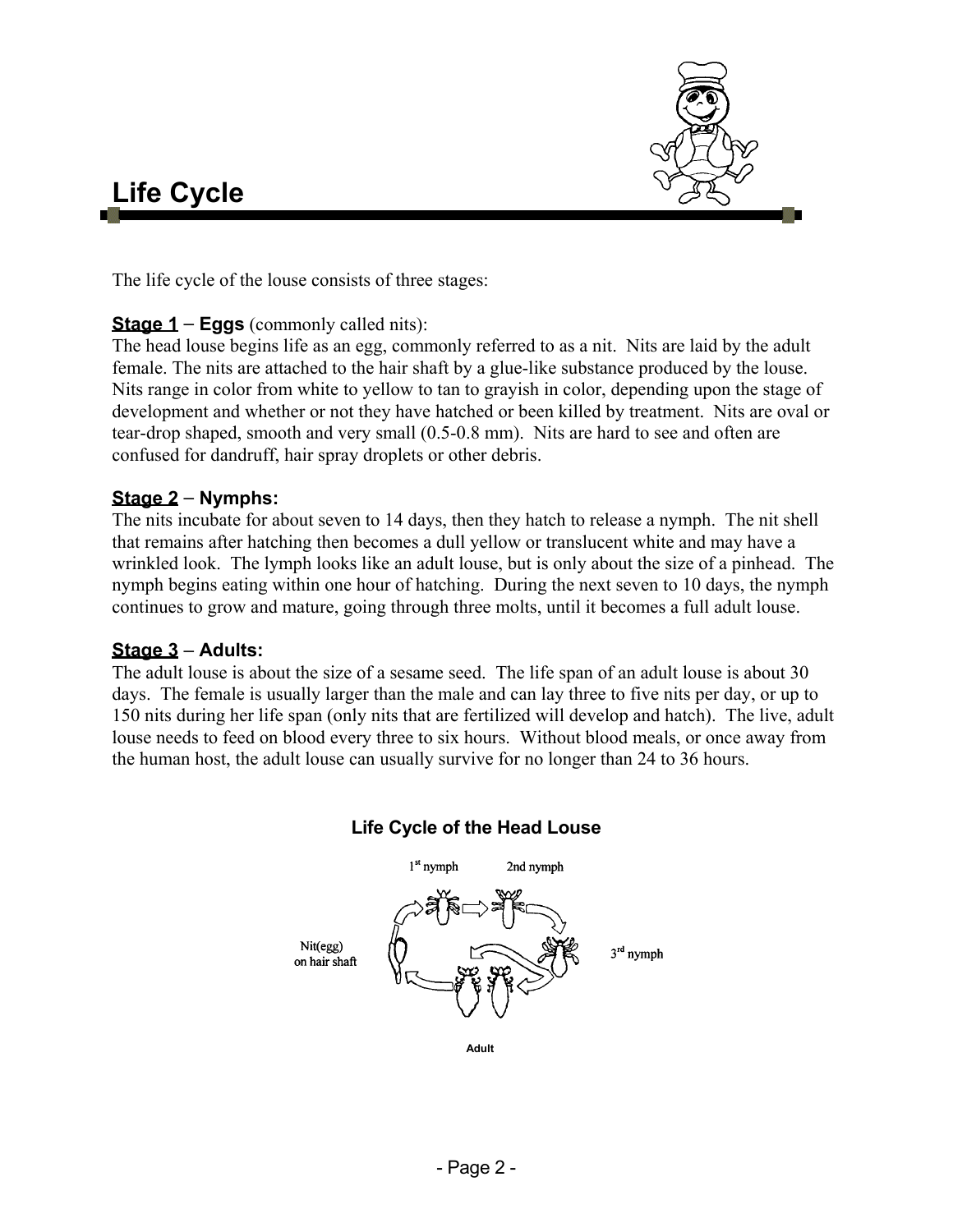

### **Transmission**

#### **Head lice are transmitted by either:**

- **Person-to-person transmission (direct contact)** Contact with an already infested person. Contact is common during play at home, child care and school settings (slumber parties, bed sharing, group work or games, sport activities). *The majority of transmissions of head lice occur by direct head-to-head contact.*
- **Vector transmission (indirect contact)** Indirect contact occurs through using personal items of an infested person, such as combs, brushes, scarves, hair ornaments, hats, helmets and ear/headphones. Other articles or objects of transmission may include towels, bedding, sweaters, coats, stuffed toys, carpeting, upholstered furniture and athletic mats. Sharing coat hooks, lockers, car/bus/airplane and movie theater seats also provides ideal situations for the transmission of head lice.

#### **All people can get head lice, but some are at increased risk than others.**

- □ Children between the ages of 3 to 11 are most often infested.
- Girls are infested twice as often as boys, most likely because they share more personal items.
- Lice seem to prefer red or brown hair to blonde or black hair. Hair length, however, does not seem to matter.



Remember, head lice can infest all people, regardless of age, race, socialeconomic status or hygiene practices. (Head lice actually like clean, healthy heads the best.) Your household pet is not a mode of transmission, since head lice are specific to human beings. Also, head lice are wingless, so they do not fly, hop or jump, but travel by crawling from one person and/or article to another person and/or article, searching for a nice warm scalp.

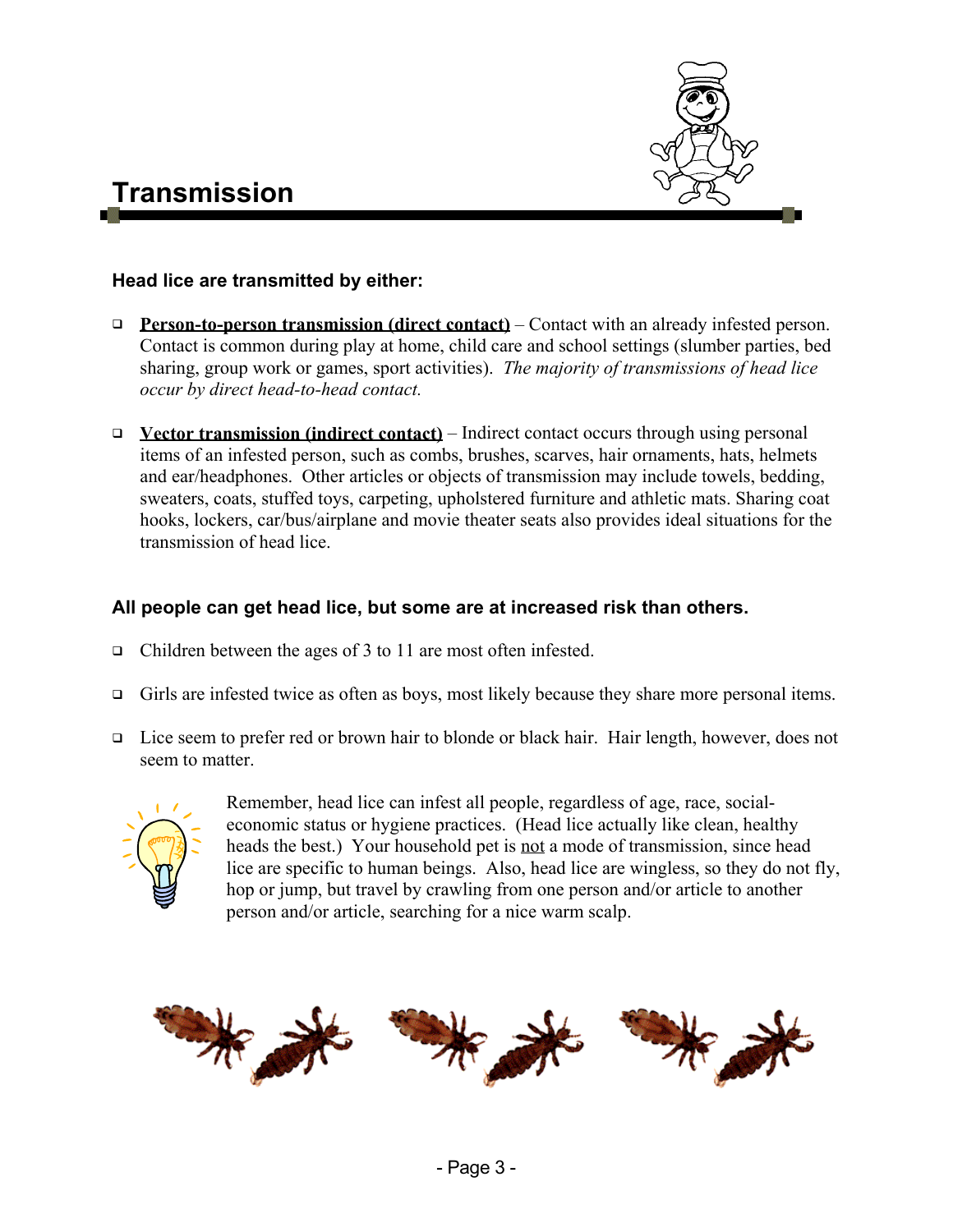

### **Detecting Head Lice**

#### **Signs and symptoms:**

- □ Itching Many children infested with head lice have no symptoms. When symptoms do occur, itching of the head is the most common symptom. Itching is caused by the louse's saliva-producing toxin that is injected into the scalp when it feeds. Itching may be from slight to severe. The amount of itching that occurs also is dependent upon the degree of infestation. Itching may be very mild if the infestation has just occurred, or it may be severe if the infestation has gone untreated for a long time. Itching also may be mild if the infested person has good personal hygiene habits that involve frequent bathing and shampooing. Regular bathing, shampooing or swimming, however, will not get rid of head lice!
- **□** Sores in the head caused by scratching At times, very tiny red areas on the scalp may be seen due to the bites from the louse. Sores in the head may develop from continued itching and scratching. Sometimes these sores can become infected. On rare occasions, a person may develop swollen glands in the neck or under the arms. You should contact your health care provider if you think a sore has become infected, or if you have any swelling in the neck or under the arms. Most lice infestations do not lead to infection.
- **Tickling feeling of something moving in the hair** Another symptom reported by some people is a tickling or crawling feeling in the hair.
- **Sleeplessness** Sleeplessness is also a common sign of lice infestation since lice like the dark and are more active at night.
- ¾ **The most obvious sign that someone is infested is the presence of nits or lice themselves.**

**Remember: Head lice can infest all people, regardless of age, race, social-economic status or hygiene practices.**

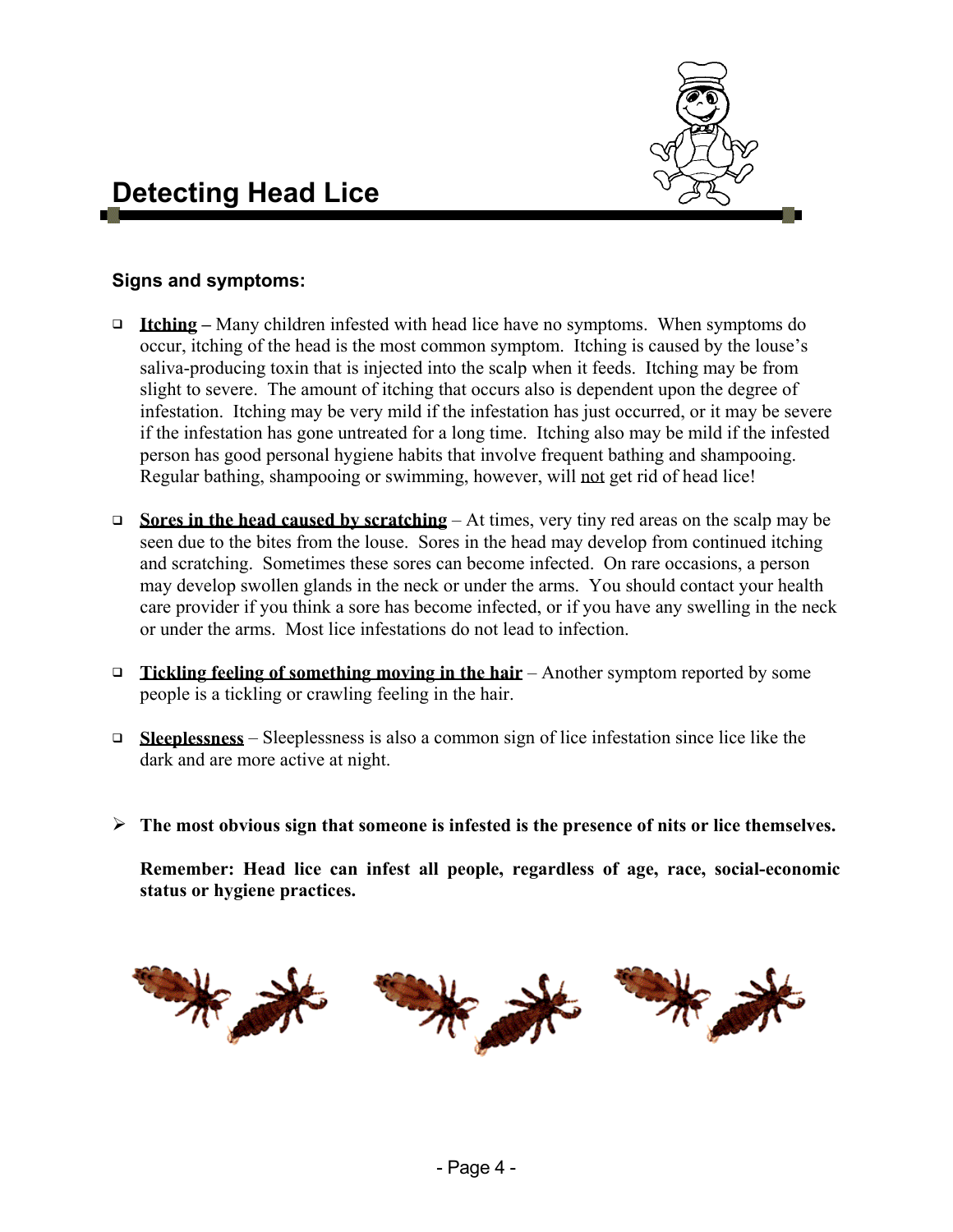

### **Treatment and Management**

### **Treatment and management of head lice requires:**

- 1. Careful inspection and screening of the hair and scalp to identify lice and/or nits correctly.
- 2. Use of a pediculicidal (head lice) product or an alternative therapy.
- 3. The manual removal of nits (eggs).
- 4. The cleaning of personal items and the environment.
- 5. Daily checks of the hair and scalp.

#### **1. Careful inspection and screening of the hair and scalp to identify lice and/or nits correctly:**

Head lice may be brought into the home by a person's contact with an infested person at child care, school, camp, etc., but the most rapid spread of head lice is through the home because of the close proximity of family members. Whenever one person in the family has been identified to have lice, everyone living in the home should be inspected. Any friends, family members or other people who have been in close contact with the infested person over the previous week should be notified so that they can be inspected for head lice as well.

¾ **Careful inspection of the hair and scalp is the best way to see if a person has head lice.** 

#### **Basic supplies needed for a lice inspection/screening include:**

- **Time** The examiner needs to conduct a careful search of the hair and scalp. This will take about three to five minutes per person.
- **A good light source** Nits reflect ultraviolet light, so sources that contain ultraviolet rays, such as a Wood's light or natural light (near a window or outside) are the best. A Wood's lamp works very well since the nits become fluorescent and easier to see. If none of these light sources is available, a lamp with at least a 60-watt bulb can be used.
- **Magnifying glass or lamp (optional)** A magnifying glass or lamp can be helpful when looking for nits and lice. It may be especially helpful if the examiner has difficulty focusing at close distances, wears bifocals or has any other visual problems.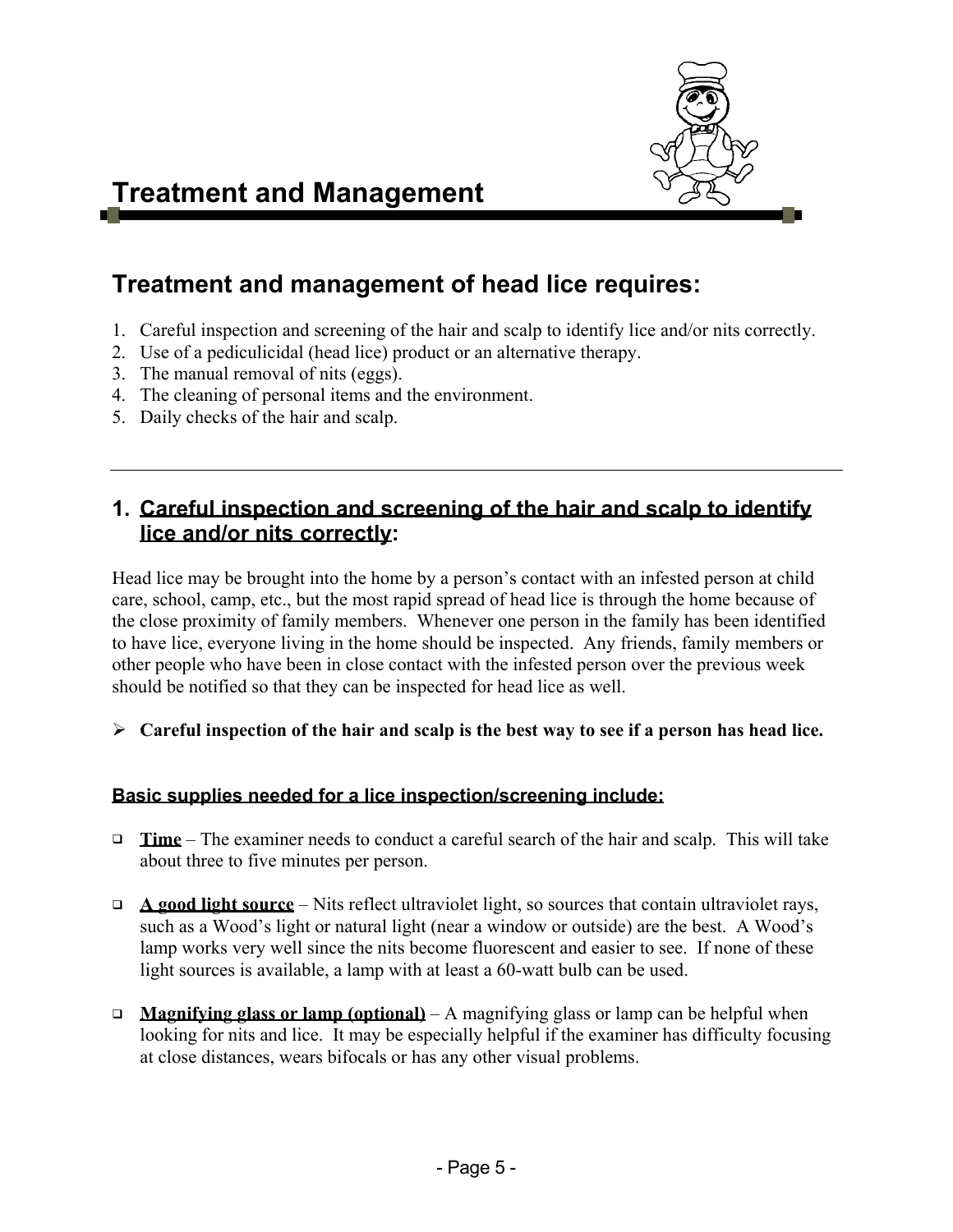- **Disposable tools (optional)** Some examiners like to use coffee stirrers, blunted toothpicks or popsicle sticks to help them examine the hair. Two "sticks" are needed to lift and separate the hair so that the hair shafts can be inspected for nits and/or lice. New sticks must be used for each person being examined.
- **Vinyl or latex gloves (optional)** Some examiners like to wear vinyl or latex gloves; however, the use of gloves is not necessary. New gloves must be used for each person being examined.
	- $\triangleright$  Some examiners like to use a combination method. A disposable tool to separate the hair is used by one hand, while a glove on the other hand holds the remainder of the hair away from strands being inspected. New sticks and gloves must be used for each person being examined.

The total head should be examined, but special attention should be given to the places where lice are most likely to lay their eggs. These areas include the hair directly over and behind the ears, near the crown and at the back of the neck. Each strand of hair needs to be checked. The head lice themselves will be hard to see since they move fast, but generally the nits can be seen.

It is important to be able to tell nits from other



debris in the hair. Debris in the hair such as lint, hair spray particles, scales or dandruff will brush off or be blown away easily. The female louse produces a glue-like substance that firmly attaches the nit to the hair shaft. Nits cannot be washed off, brushed away or blown from the hair. In order to avoid mistaking artifacts for nits, attempt to pull the particle from the hair shaft. If it remains attached, suspect nits.

Improper identification of nits is a common problem, especially for new and/or inexperienced examiners. Although not possible in all situations, it is best to confirm the presence of nits by removing the strand of hair with the suspected nit on it and examine it under a microscope. It is easy to spot nits under a microscope; they have a distinctive cap on the head. When a nit has hatched, the cap is no longer intact. For inexperienced examiners, confirmation of infestation with a more experienced examiner or health care provider is recommended. Improper identification leads to unnecessary treatment, absence from child care, school or activities, and stress.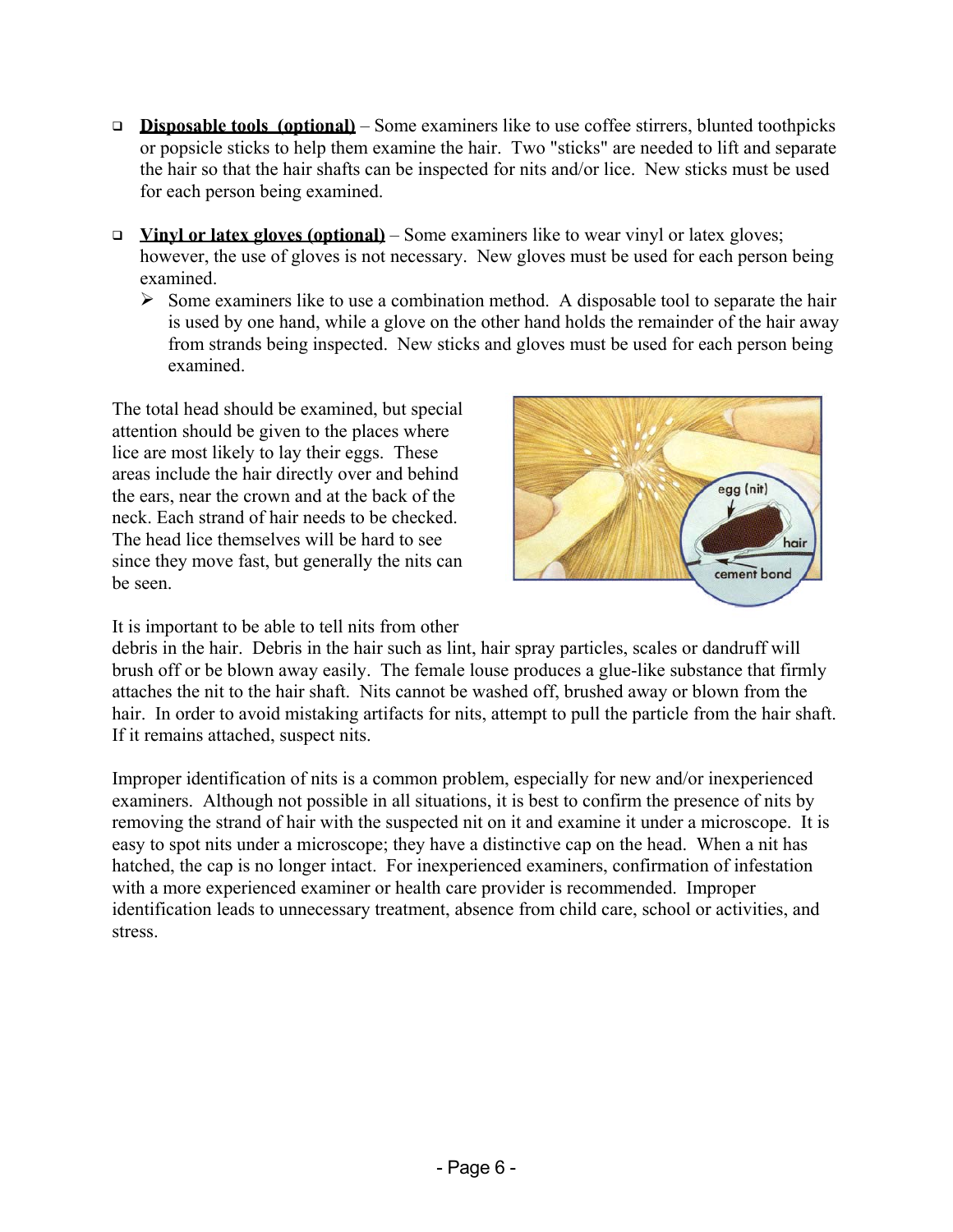#### **2. Use of a pediculicidal (head lice killing product) or alternative therapy:**

 **Pediculicidal products** – There are many pediculicidal products available for the treatment of head lice. Most nonprescription pediculicidal products contain permethrin or pyrethrin (such as Nix or RID\*). Prescription pediculicidal products contain lindane or malathion. For further information on pediculicidal products, contact your local public health unit, health care provider, clinic or pharmacy.



#### **Important things to know about pediculicidal products:**

#### **Pediculicidal products are to be used for the treatment of head lice only. They should not be used as a routine shampoo.**

- Only people found to be infested with nits and/or head lice should be treated. It is not recommended to treat anyone who is not infested! These products do not prevent someone from getting head lice.
- Read and follow all manufacturers' recommendations and directions on the label. This is very important to ensure proper treatment. The product should never be used more often than recommended on the label directions. Remember, these products are not meant to be used as a daily routine shampoo. **All safety precautions and contraindications for use listed on the product label should be observed.** (Refer to safety precautions and contraindications for use on page 9.) Nonprescription pediculicidal products generally are safe and effective if used according to the manufacturers' directions.
- $\Box$  The pediculicidal products are for external use only. These products are harmful if swallowed or inhaled. If accidental ingestion does occur, contact poison control or your health care provider, clinic or hospital immediately.
- $\Box$  Daily inspections and nit removal must be continued for seven to 10 days after treatment. If lice and/or nits continue to be found after seven to 10 days, a second pediculicidal treatment may be recommended. (Read and follow all manufacturers' recommendations and directions on the label.) Daily inspections and nit removal should continue again for seven to 10 days. If there is still an infestation after the second treatment, contact your health care provider for recommendations for further care and treatment.

<sup>\*</sup> The use of product names does not constitute endorsement. It is for identification purposes only.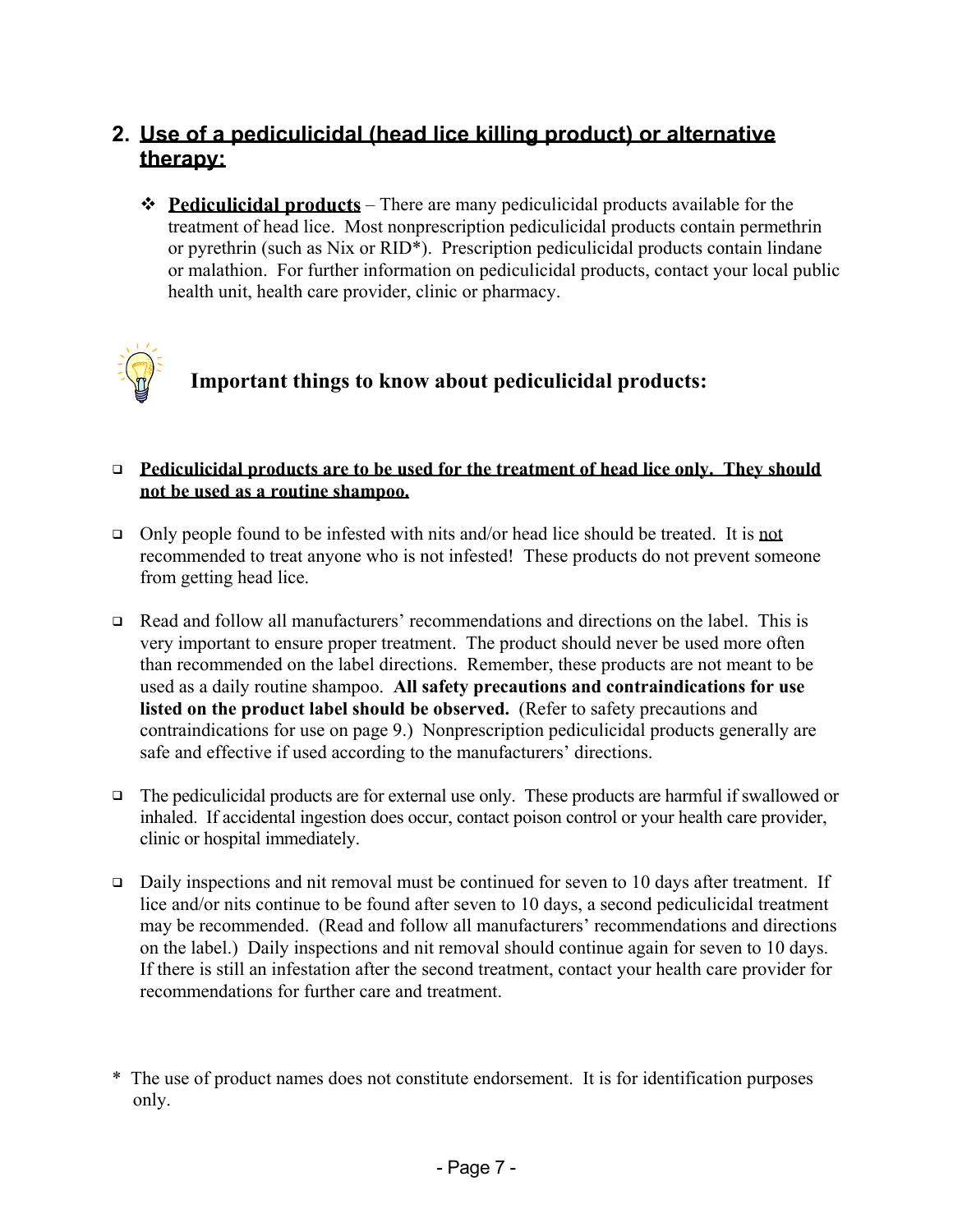- $\Box$  The scalp may continue to itch for several days after treatment. Tender scalp, stinging of the scalp or scalp irritation may be associated with treatment. Generally, these symptoms occur within the first 24 hours after treatment and last for about 24 hours.
- **No product is 100 percent effective getting rid of lice and their eggs.** Daily inspection and manual removal of lice and nits is necessary following the use of any pediculicidal product. (See pages 13 to 15 for a detailed description of how to manually remove lice and nits.)

#### **Studies have shown that some treatment failures do occur with pediculicidal products. This may be due to:**

- $\Box$  Misdiagnosis (the person really was not infested).
- □ Noncompliance (not following the treatment/product directions).
- $\Box$  A repeat infestation from an untreated infested person or from various sources in the environment.
- $\Box$  A resistance of the head lice to the ingredients in some pediculicidal products.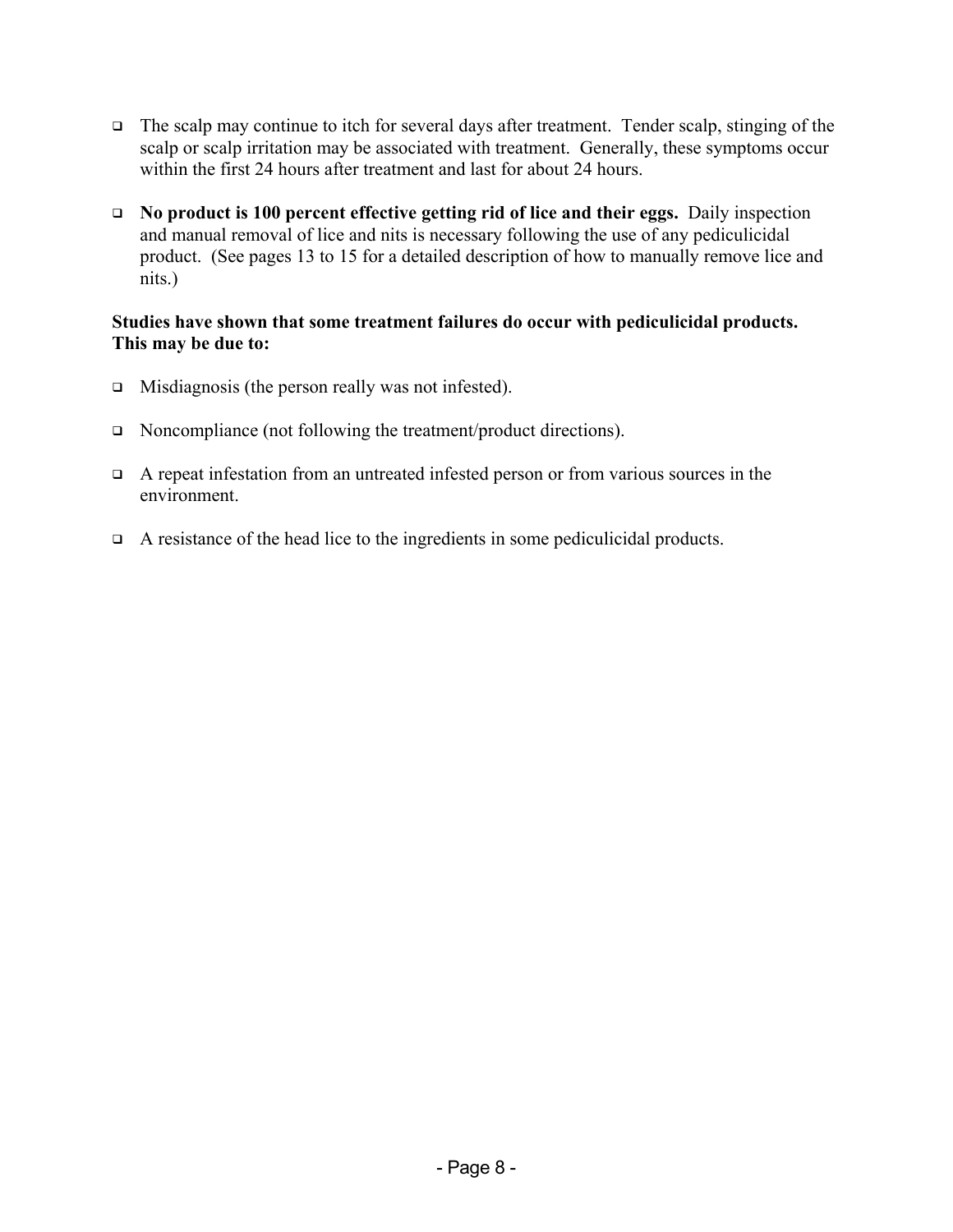#### **Do not use a pediculicidal product if:**



- $\Box$  The person has a known sensitivity to any component in the product.
- $\Box$  The child is younger than age 2.
	- $\triangleright$  For infants and toddlers younger than 2, head lice and nits should be removed with a special comb or hand picked from the hair. (See pages 13 to 15 for detailed description of how to manually remove nits.)
- $\Box$  The person has an infestation of the eyebrows or eyelashes.
	- $\triangleright$  When these areas are infested, the person should be inspected for body lice and/or pubic lice. Consult your health care provider if infestation of lice occurs in these areas.

#### **The following groups of people should consult their health care providers before treating themselves or another person:**

- $\Box$  Individuals who have neurological conditions, such as seizure disorders, cerebal palsy, etc.
- **Pregnant women and nursing mothers.**
- $\Box$  Individuals who have acute or chronic skin and/or scalp conditions, dermatitis, psorisis or open sores.
- $\Box$  Individuals who have cancer.
- $\Box$  Individuals who have asthma and/or allergies.
	- $\triangleright$  Pediculicidal products may cause breathing difficulty or an asthmatic episode in susceptible persons.



aution

 Individuals who have an allergy and/or sensitivity to ragweed or chrysanthemums and roses. ¾ Pediculicidal products may cause an allergic reaction in susceptible persons.

#### **Also use caution when:**

- $\Box$  The product contains lindane (such as the prescription product Kwell).
	- $\triangleright$  Products containing lindane should be used with extreme caution! Neurotoxic reactions have been reported as a result of the normal use of lindane shampoos.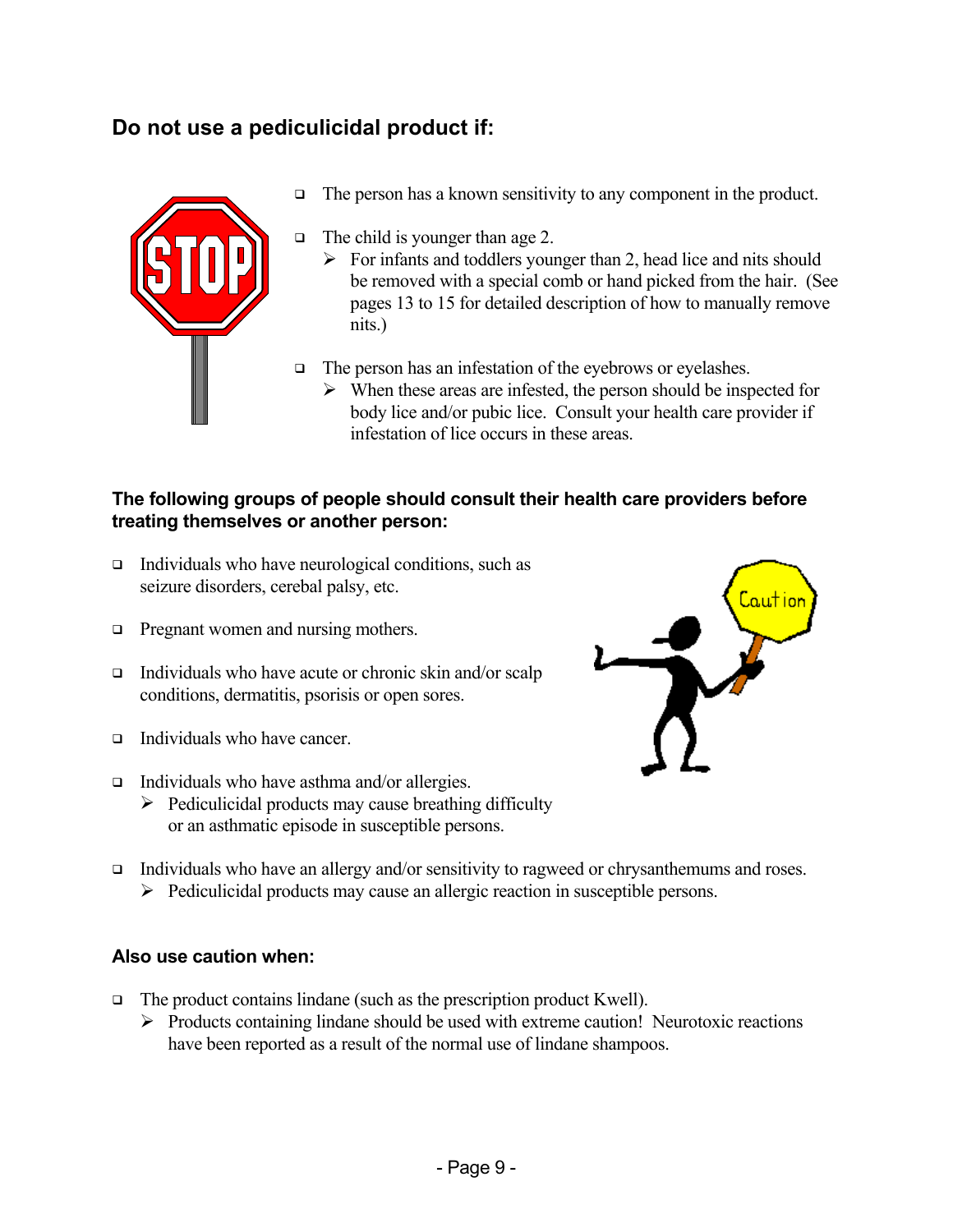#### **Measures for safe use of a pediculicidal product:**

- $\Box$  Keep pediculicidal products out of reach of children.
- □ Treatment of all children should be done or supervised by an adult. Do not leave children unattended while a pediculicidal product is on the hair.



- $\Box$  Timing is important. If the product is rinsed off too soon, lice and nits may not be killed. If left on too long, it causes unneeded exposure to the lice-killing chemicals. Remember to follow all manufacturers' recommendations and label directions.
- $\Box$  Many pediculicidal products contain ingredients that may cause eye irritation. Care should be taken in the use of these products to avoid contact with eyes. If accidental contact with eyes does occur, quickly wash/flush the eyes thoroughly with tap water. Consult your health care provider if eye irritation results.
- Avoid contact with mucous membranes, such as the lining of the nose or mouth.
- If you need to shampoo more than one individual and to avoid unnecessary exposure to the product, it is recommended to wear latex or vinyl gloves, changing gloves between individuals.
- Avoid contamination of food with these products.
- □ Upon completion of treatment, do not reuse empty container or bottle. Rinse container or bottle thoroughly, wrap with newspaper or paper towels and discard in waste basket.



#### **Remember:**

Read and follow all manufacturers' recommendations and directions on the labels. This is very important to ensure proper treatment. All safety precautions and contraindications for use listed on the product label should be observed. For further information about pediculicidal products, contact your local public health unit, health care provider, clinic or pharmacy.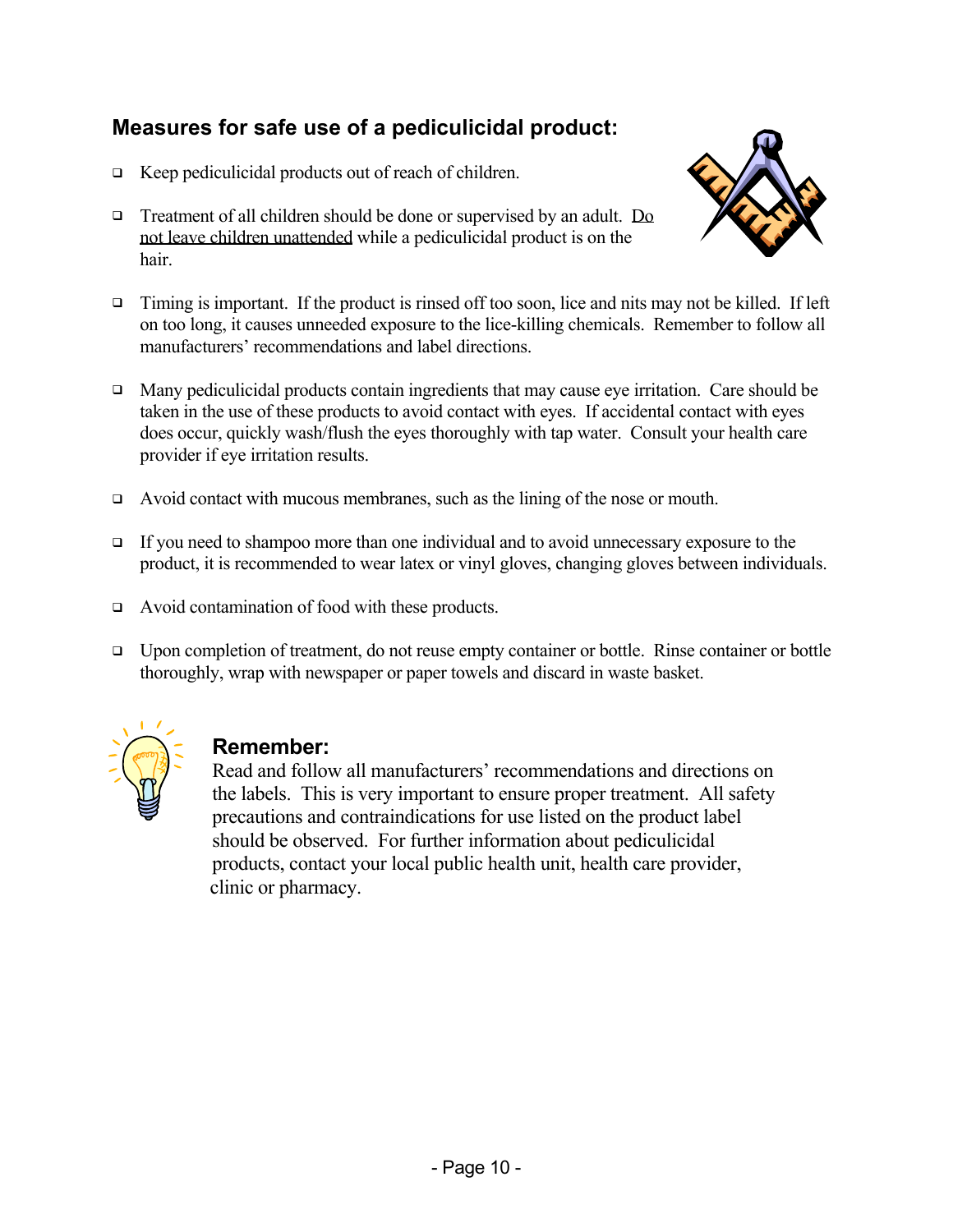**Alternative therapies**: There are many other products that are marketed as effective treatments to get rid of head lice and nits. Many products are listed as "natural." It is important to remember that "natural" does not always mean safe. It is advisable when choosing a product to confirm that it has been approved by the Federal Drug Administration (FDA) for use in the treatment of head lice. Products should also have a toll free telephone number on the package to call the company with any questions regarding proper use, possible side effects and what actions to take if side effects occur. Products also should list the active ingredient(s) so you can consult with a health care provider or pharmacist about the possibility of allergic reactions, possible side effects and contraindication for use of the product, if needed.

Home remedies have been around as long as head lice have. Examples of home remedies include olive oil, mineral oil, vaseline, mayonnaise and vinegar. The most common of these are the oil-based products. Oil-based products appear to work by clogging up the breathing pores of the head louse, thereby smothering it. It should be noted that these products are generally difficult to remove from the hair. Also, no scientific studies have been conducted that show cooking oils, mayonnaise, vinegar or other concoctions are effective head lice treatments.

Whatever product or therapy you choose, you must carefully follow all product or therapy recommendations and directions for use. **The use of any product or therapy does not eliminate the importance of nit removal.**

#### **NEVER USE:**



**Treatment should never consist of toxic and/or flammable household products such as kerosene, gasoline, paint thinner, turpentine, pesticides intended for use on insects and/or bugs other than head lice, pesticides intended for use of animals, bleach or any other household cleaners.** 

**Every year a few children are killed or seriously burned as a result of using these products.** 

#### **Just a quick comment about head shaving and cutting hair:**

Some frustrated parents may want to shave the child's head to cure him or her of lice. While this method will work, it may be at a high emotional cost to the child and is not necessary. Others think that cutting a child's hair reduces the chance of infestation. This is not true; however, shorter hair may make it easier to locate and remove lice and nits.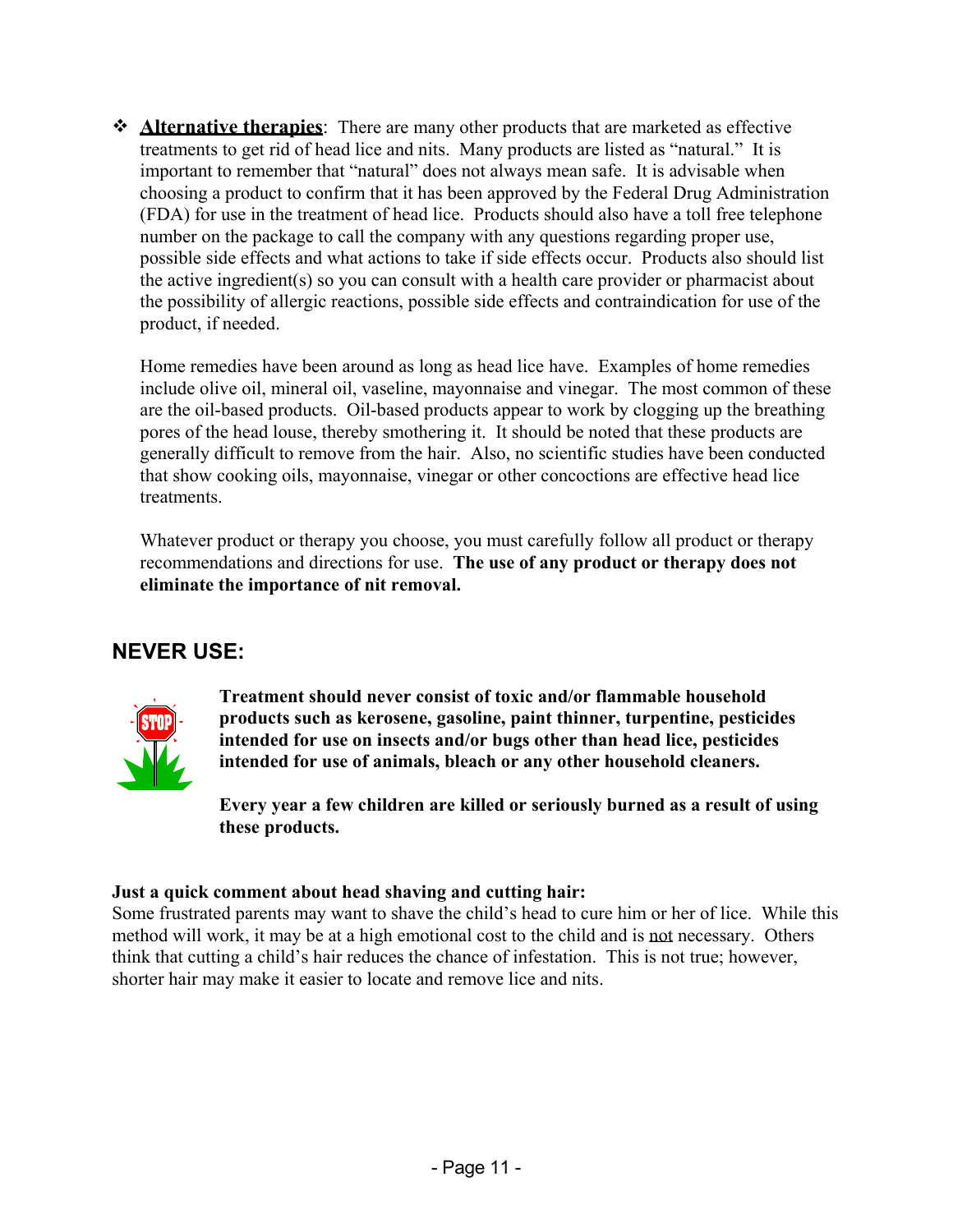#### **Procedure for treatment of an individual:**

- $\Box$  Ideally, before one household family member is treated, all should be inspected. All family members who show evidence of infestation should be treated at the same time. Treat only those who are infested!
- $\Box$  Remove individual's shirt. Cover shoulders and arms with a towel. To protect the eyes, cover with a washcloth.
- $\Box$  To confine the product to the head and scalp, have the individual lean over the sink. Do not treat in the bathtub or shower.
- $\Box$  Use the head lice treatment product you have chosen. Follow the manufacturers' directions exactly.
- $\Box$  Allow hair and scalp to dry in open air. Hot hair blowers or hair dryers may reduce the effectiveness of some lice treatment products. Remember to follow all manufacturers' recommendations and label directions.
- There is no one product that kills 100 percent of the nits. It is therefore important to remove all the nits following the treatment. This procedure is sometimes difficult and time consuming, but is very important to prevent reinfestation. (See pages 13 to 15 for a detailed description of how to manually remove nits.)
- $\Box$  Following the treatment, have the person put on clean clothing.
- $\Box$  Use regular shampoo only for the next seven to 10 days when washing hair. Conditioner or vinegar rinses may reduce the effectiveness of some lice treatment product's residual effect. Remember to follow all manufacturers' recommendations and label directions.
- Inspect and remove nits from hair daily for the next seven to 10 days. If lice and/or nits continue to be seen, a second treatment is recommended. Inspect hair and remove nits again daily for the next seven to 10 days. If you continue to see lice and/or nits, contact your health care provider for recommendations for further care and treatment.
- $\Box$  Cleaning of personal items and the environment should be done on the same day of treatment. (See pages 16-17.)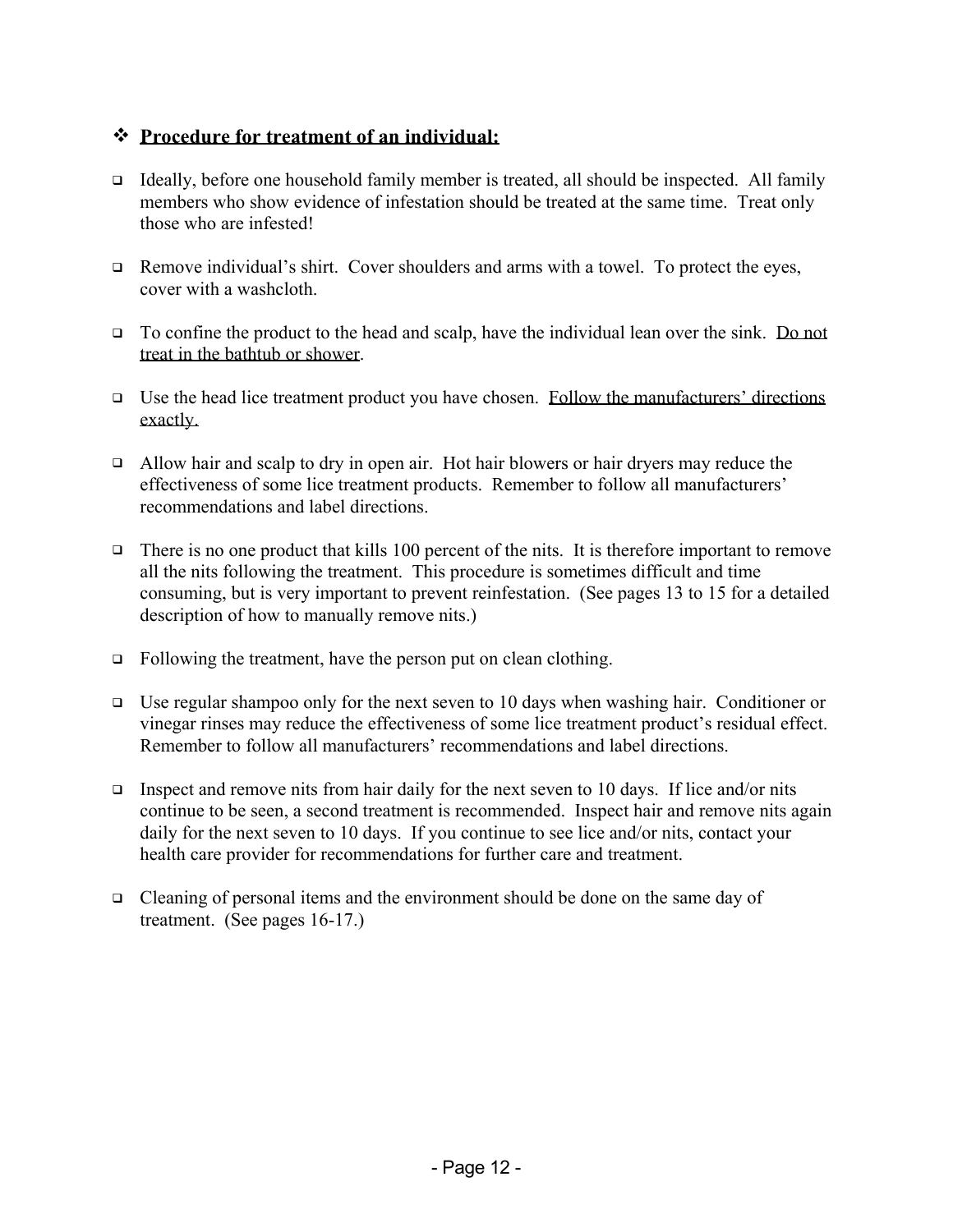#### **3. The manual removal of nits:**

- $\Box$  It is not recommended to self-treat, which means removing nits from your own head, as this is very difficult to do.
- □ Wearing gloves during lice/nit removal is a personal choice; however, it is not necessary. There is very little chance of infestation, and gloves often make the job more difficult.
- $\Box$  Work in an area with good light and visibility, such as a lamp or the natural sunlight through a window or outdoors. It may be easier to see and remove nits during the day when there is more natural light.
- $\Box$  Hair should be clean, damp and untangled.
	- $\triangleright$  Use a grooming comb or hairbrush to remove tangles.
	- $\triangleright$  Slightly damp hair is best when removing the nits.
	- $\triangleright$  If the hair is too wet, the nit comb slips right through the wet hair and does not catch or comb out nits.
	- $\triangleright$  If combing is done on dry hair, individuals often complain of discomfort.
- $\Box$  Part the hair into sections and hold sections in place with rubber bands or hair clips.
	- $\triangleright$  It is important to separate the hair into small sections so you can more easily see lice and nits.
- Comb and/or pick out all the nits.
	- $\triangleright$  Some examiners recommend combing the hair slowly away from the scalp, inserting the comb as close to the scalp as possible and pulling the comb completely through the hair from root to the end. Pay special attention to the nits laid right next to the scalp.
	- $\triangleright$  Others advise holding the hair at the end and combing with a back motion towards the scalp. It is reported that this way is more likely to break the nit from the glue-like substance that attaches it to the hair shaft.
- $\Box$  Comb one section at a time, pulling the comb slowly through the hair several times in all directions.
	- $\triangleright$  Examine all sides of the hair shafts for nits.
	- $\triangleright$  Although using a nit comb removes most of the nits, sometimes you may need to remove a stubborn nit by pinching it between two fingernails.
	- $\triangleright$  If you are unable to remove a stubborn nit by combing or with your fingernails, you can simply cut off the hair shaft with a small scissors.
	- $\triangleright$  Check the section one last time to make sure it's clean, then pin it out of the way by curling it flat against the head. This will help you keep track of the sections you have already combed and those that still need combing.

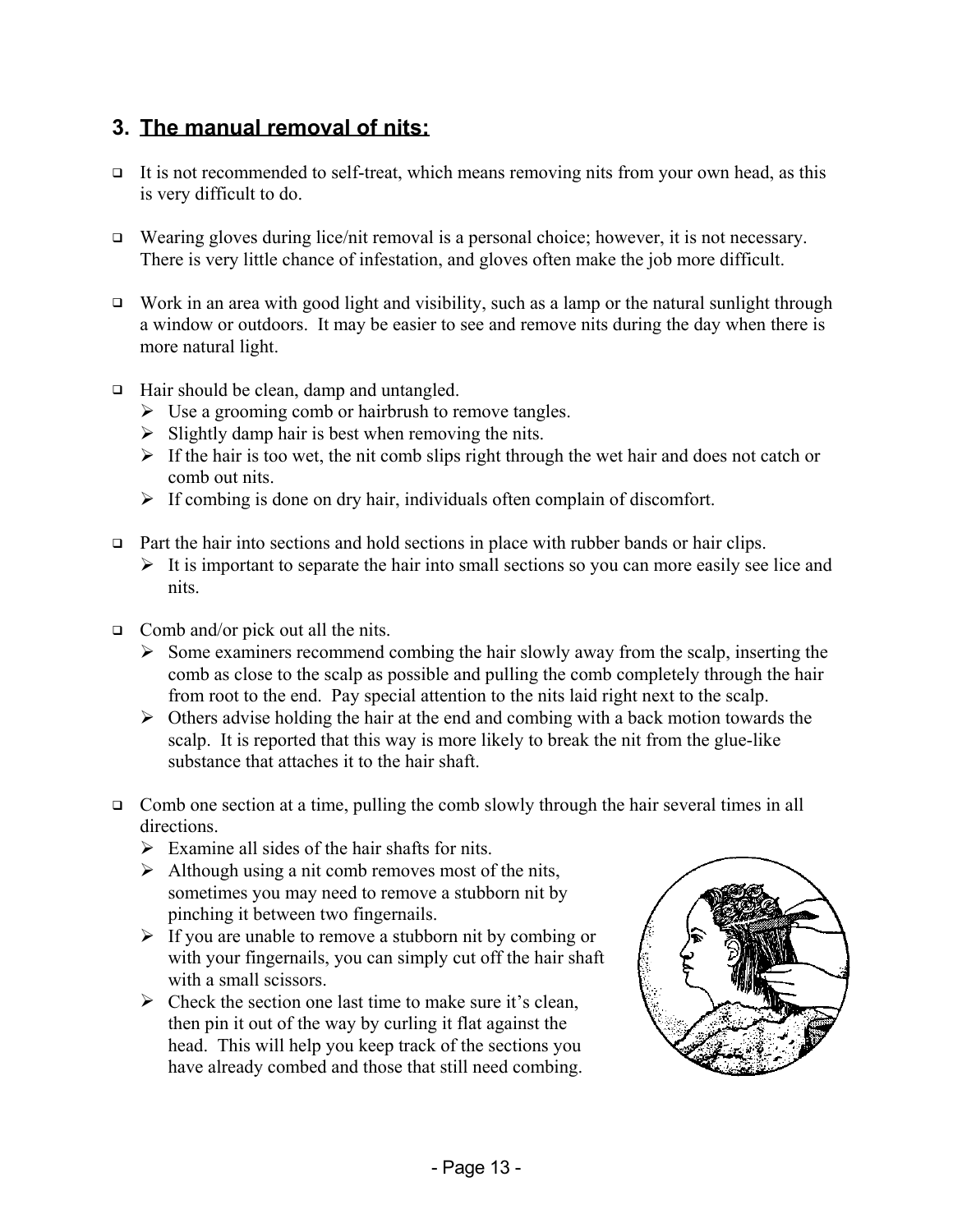- $\Box$  Whenever you comb out nits or lice, clean the comb under running water or dip it into a bowl of water. You also can clean the comb with a paper towel or tissue. Hold the comb up to the light to make sure it is completely clean before the next stroke.
	- $\triangleright$  Paper towels or tissue can be thrown into the garbage. Simply tie the garbage bag and remove from the house when finished.
	- $\triangleright$  If you dipped the comb into a bowl of water, flush the water down the toilet when finished.
	- $\triangleright$  If you cleaned the comb under running water, be sure the sink is completely clean when finished.
- After combing is complete, soak the lice comb in hot water (130 degrees F) for at least 10 minutes. Use an old toothbrush to clean the comb.
- $\Box$  Check the comb again to be sure all lice and/or nits are gone. The comb can now be used on another family member or is ready for the next combing.
- $\Box$  When fingernails are used to remove nits, they also should be cleaned frequently during and after the process. Wash with soap and water and use a nail brush.
- $\Box$  Hair should be inspected and nits removed at least once daily for seven to 10 days following the use of any head lice treatment product.



Head lice comb There are many different nit-removal combs on the market. Often, nit combs are included in the packages of many head lice removal products. The comb must have an innertooth space smaller than the nits (0.5-0.8mm) to be effective. Combs that are light-colored allow for better visualization than dark-colored combs. Metal combs are sturdier and less apt to break than plastic combs. Welldesigned combs that meet these requirements often can be bought at pet stores for less money.

*The manual removal of lice and nits only (not using a head lice treatment product) is recommended for any one who has contraindications for use to a head lice treatment product. This process actually can be used by anyone. The National Pediculosis Association (NPA) advocates for this type of removal for everyone. Contact information for the NPA can be found on page 26.*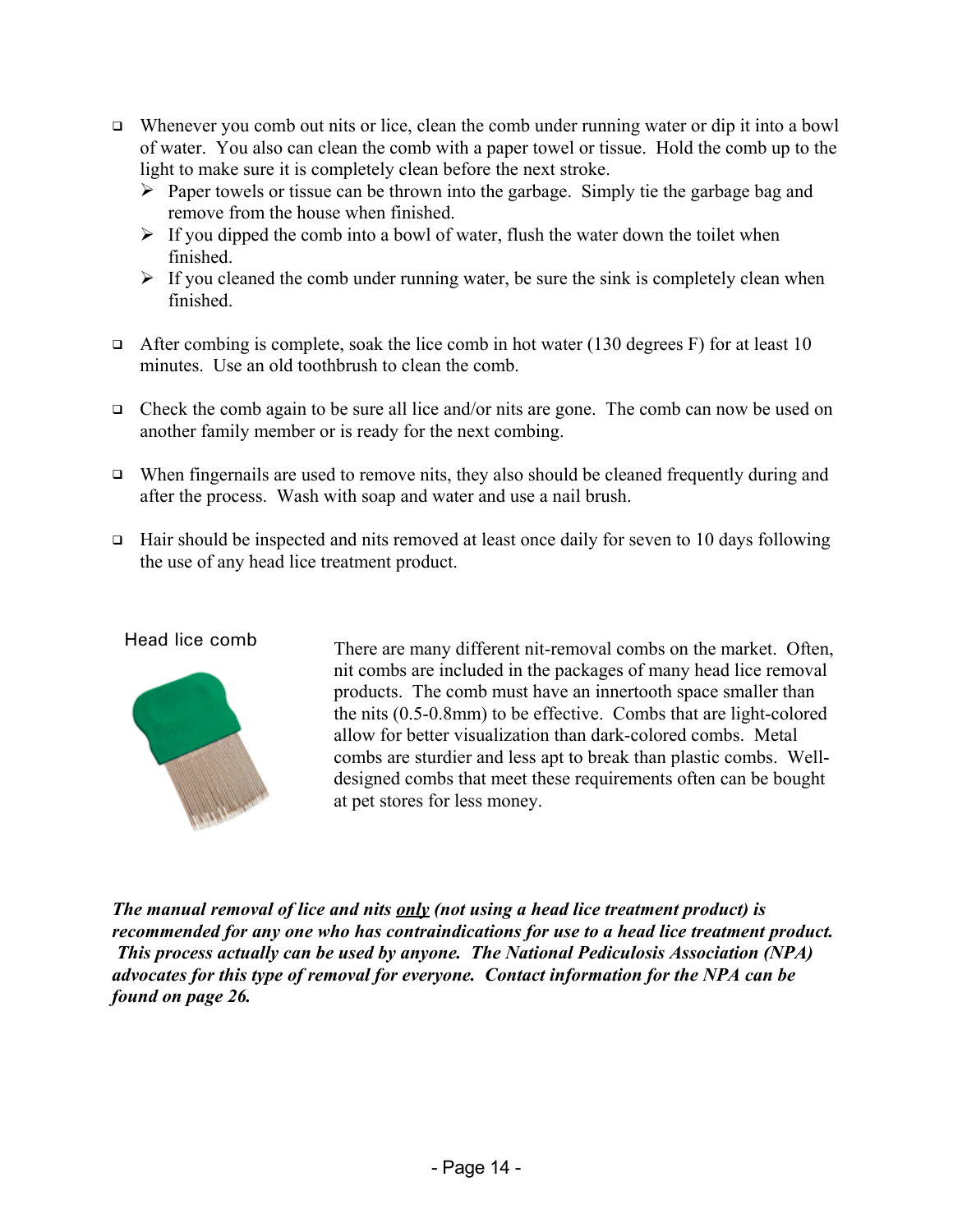#### **Additional comments about removing nits:**



Removing nits is a very time-consuming but important process. Depending upon the texture and length of the hair, the process can take several hours. Here are some helpful tips to make the process go better:

- What a great opportunity to really talk with your child! Just think, when was the last time you had the chance to have this kind of concentrated, undisturbed time together?
- $\Box$  If you run out of things to talk about, try listening to a book on tape.



- □ Watching a favorite video, television program or playing video games are good options. (Books on tape sometimes work better because with videos, TV or video games, your child may want to look up to see the TV screen when you need his or her head down.)
- $\Box$  When children get tired, let them sit at the counter and rest their heads on their arms. Many children may actually sleep through long periods of nit combing this way.





**Remember, head lice can infest all people, regardless of age, race, social-economic status or hygiene practices, so don't place blame on anyone.** 

**Also remember, head lice are not life threatening, just annoying! Keep things in perspective.**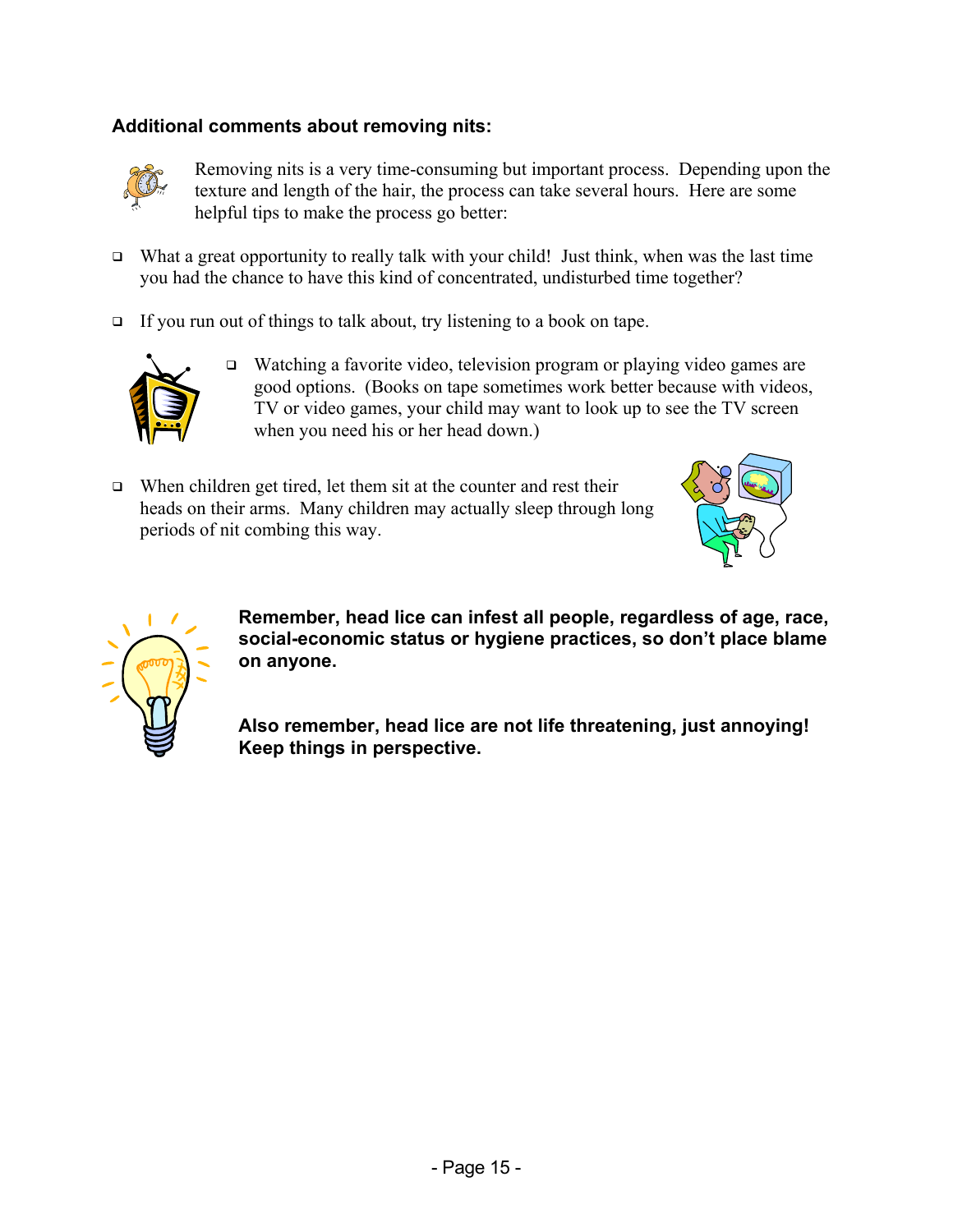#### **4. Cleaning of personal items and the environment:**

When it comes to the cleaning of personal articles and the environment, it is important to remember the following:

- $\triangleright$  Head lice generally cannot survive more than 24 to 36 hours off the human host at normal room temperatures.
- $\triangleright$  The viable nits (eggs that have the ability to hatch) attached to hairs that become separated or detached from the human host may remain viable for between 10 and 14 days. However, once the nits hatch, the lice must find a human host within hours to survive. Also, conditions must be favorable for the nits to hatch, such as being in warm environment.
- $\triangleright$  You do not need to spend a lot of money for cleaning supplies.
- $\triangleright$  Even though cleaning the environment is important, excessive cleaning such as scrubbing walls is not necessary. Concentrate on heads, where head lice live and feed. Daily head inspections and nit removal will go much farther in the management of head lice.

#### **Family combs and brushes:**

- $\Box$  Soak in hot water (130°F) for at least 10 minutes. (Heat may damage some plastic combs and brushes.)
- $\Box$  Make sure every member of the household has his or her own comb or brush. Tell your child not to share these items with others.

#### **Articles of clothing and bedding:**



- To kill lice and nits, machine-wash all washable clothing and bed linens that the infested person has worn or slept on during the two days before treatment. Use the hot water (130°F) cycle. Dry laundry using high heat for at least 20 minutes. It is important that adequate time be allowed between wash loads to let the water heater achieve the appropriate temperature.
	- $\triangleright$  Clothes washing does not need to be repeated daily and is only necessary when an individual has been treated or if there is reinfestation.
- $\Box$  Articles that cannot be machine washed, such as stuffed animals, pillows or comforters, can be vacuumed, dry cleaned or stored in sealed plastic bags for a period of 10 to 14 days. Remember to keep plastic bags out of the reach of young children, as the bags may pose a choking hazard.
- ¾ **SAFETY PRECAUTION** Many pediatricians recommend that home hot water heaters be set to a temperature of no more than 120º F to help reduce scalding burn accidents to children. If the hot water heater is increased to the 130º F level for the purpose of disinfecting articles potentially infested with head lice, remember to turn down the hot water heater after the washing has been completed.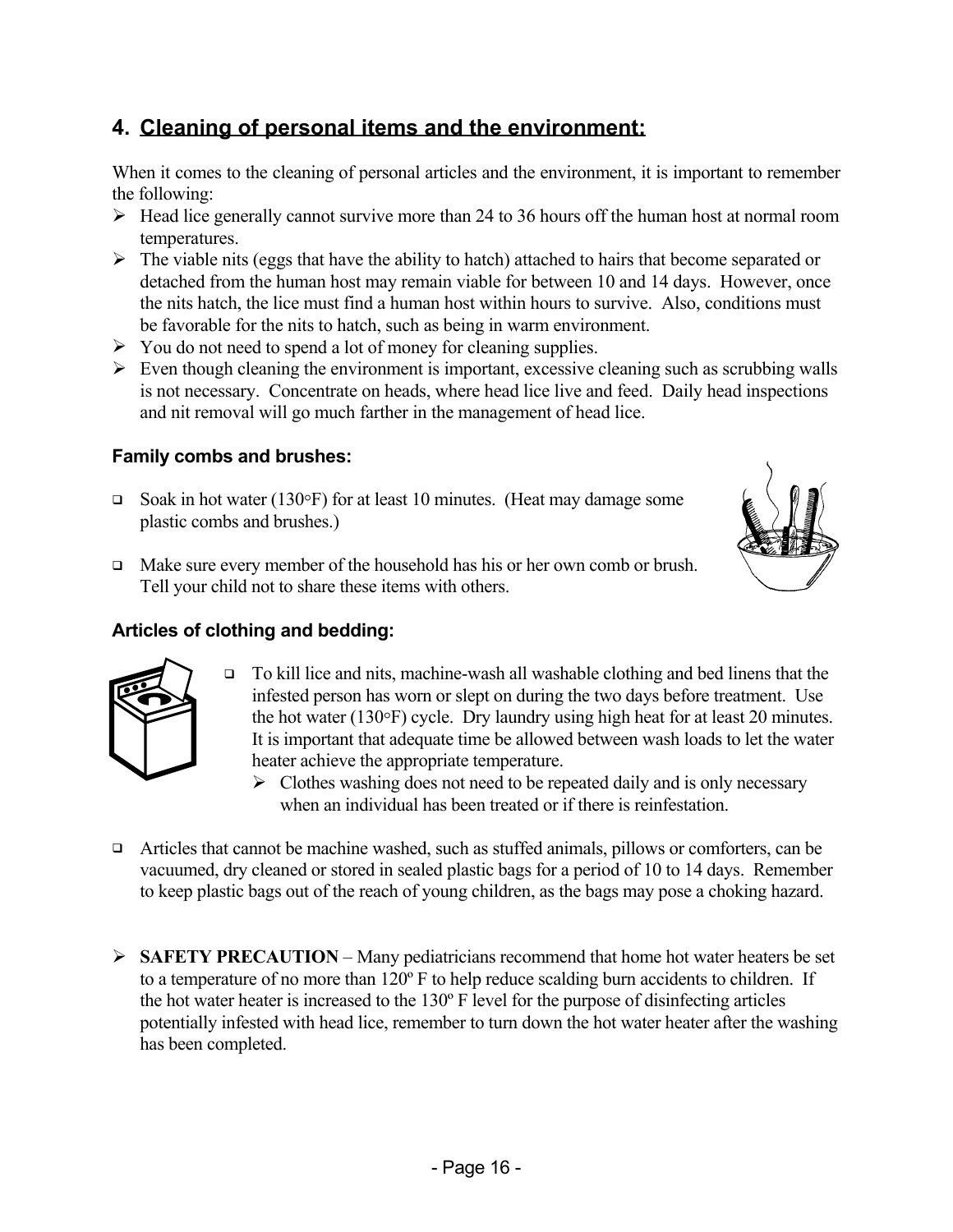#### **Treatment of the environment:**

 $\Box$  Floors, carpets, upholstered furniture, pillows and mattresses should be vacuumed to pick up any hairs that may have living lice or nits attached to them.



- □ Don't forget about your family car. Think of all those heads pressed up against the upholstery. You can vacuum your car seats or run a lint remover (the roller kind with the sticky tape) over the seats.
- □ What about airplanes, trains and movie theater seats? Bring along a lint remover when traveling or going to the movies. An ounce of prevention goes a long way!
	- ¾ **SAFETY PRECAUTION** – **The use of pediculicidal (or pesticidal) lice or insecticidal sprays is NOT recommended and is strongly discouraged, as it may be harmful to family members and pets.**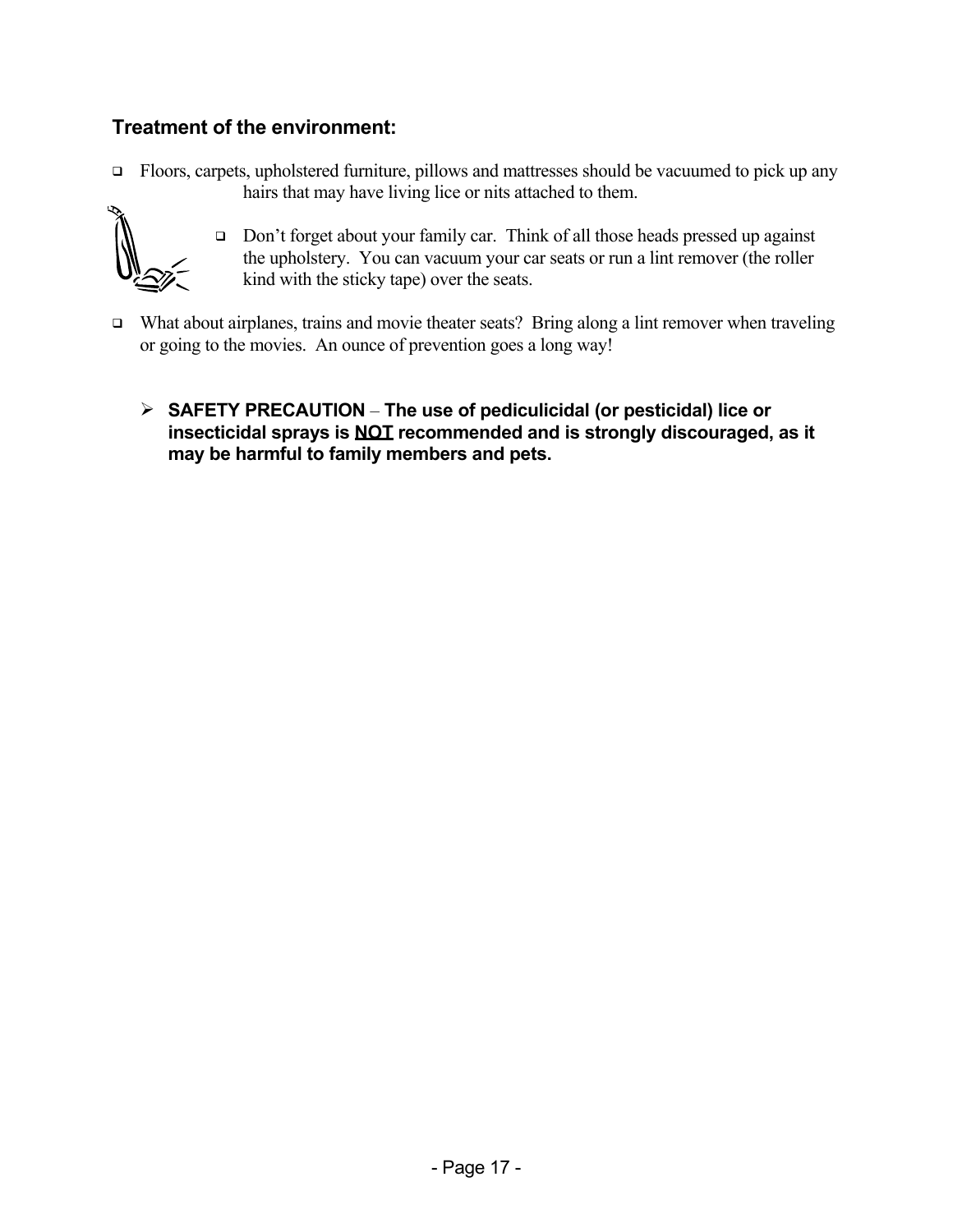#### **5. Daily checks of the hair and scalp:**

- Inspect all household members daily, those treated and those not treated, for at least seven to 10 days following the treatment of any individual in the household.
- For those individuals who were treated, hair should be inspected and nits removed at least once daily for seven to 10 days.
- □ Treat anyone who was not treated previously, but who is found to be infested through daily inspections.

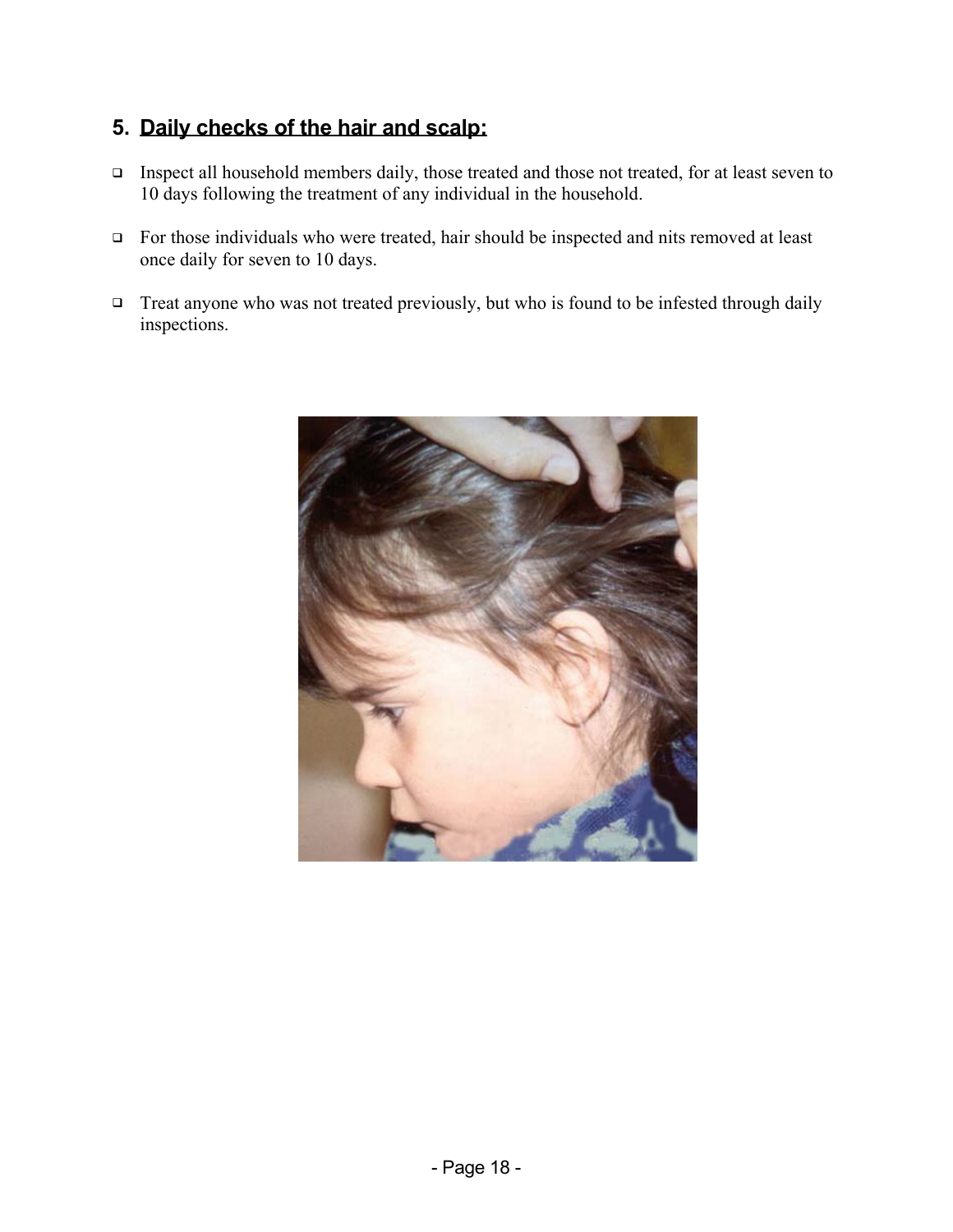

### **Recommendations for Schools and Child Care**

Develop a written head lice control policy. **There is no state law that governs the management of head lice control in school or child care.** Points that need to be considered and addressed include:

- $\triangleright$  Screening procedures
- $\triangleright$  Parent/guardian notification
- $\triangleright$  Exclusion protocol
- $\triangleright$  Readmission criteria
- $\triangleright$  Definition of and district response to excessive absences.

Written policies and procedures regarding specific responsibilities and recommendations will facilitate efficient and consistent implementation by all schools, child care centers, etc. This aids in ensuring that all children are treated in a fair and equitable manner.

Seek input from your local public health unit, clinics/health care providers, child care health consultants, child care providers and school personnel in the development of a head lice control policy. (To locate the child care health consultant in your area, contact your local Child Care Resource and Referral agency.)

#### **The "No-Nit" Standard**

The National Pediculosis Association (NPA) recommends the establishment of the "No-Nit" standard. This standard calls for the exclusion of a child from school, camp or a child care setting until all head lice, lice eggs (nits) and egg cases have been removed. It must be mentioned, however, that this standard is controversial in professional literature. Several medical professions/organizations, such as the American Academy of Pediatrics, no longer endorse "no-nit" policies. School administrators and child care directors/providers should consider carefully both the advantages and disadvantages of establishing a "no-nit" policy.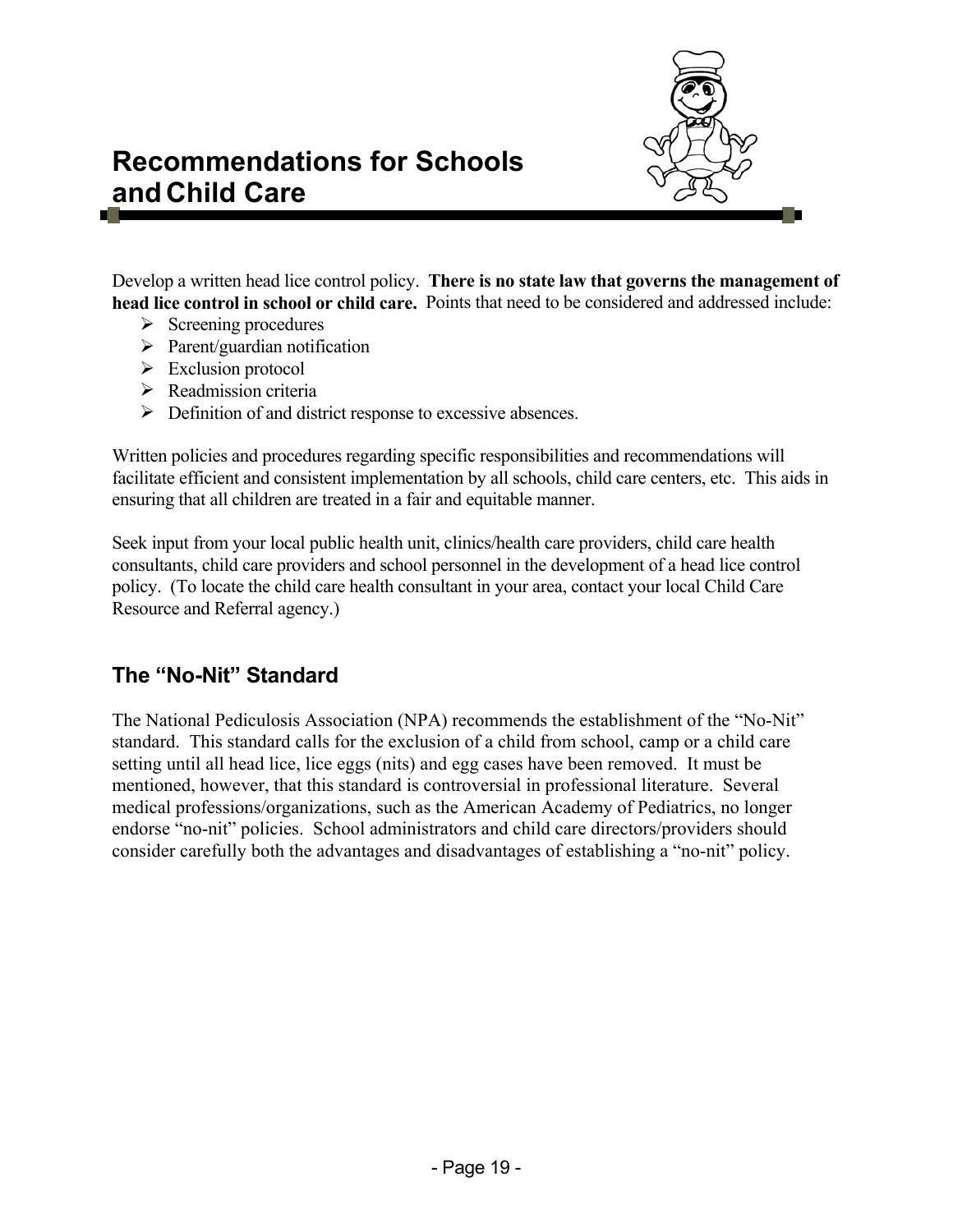#### **Advantages of a "No-Nit" policy include:**

- It helps parents understand and assume their responsibility for head lice control.
- $\Box$  It forces parents/caregivers to treat their child promptly and to remove all nits, thus preventing self-reinfestion and transmission to others.
- It stresses manual removal of head lice and nits. This decreases or eliminates the need for retreatment, thus limiting the exposure of people to head lice treatment products.
- $\Box$  Uninfested children will be safeguarded, while infested children are cared for with sensitivity.
- It makes the task of the staff of the school or child care facility less subjective. If nits are present upon screening or rescreening, the child is dismissed for follow-up treatment at home.

#### **Disadvantages of a "No-Nit" policy:**

- "No-Nit" policies can be carried out too rigidly.
- $\Box$  Students often are excluded from school due to misidentification of nits or the presence of nonviable nits.
- □ Mandatory exclusion may hinder academic performance and increase social stigma.
- $\Box$  May lead to the overuse of lice treatment products as parents/caregivers try to eliminate lice and nits.
- $\Box$  No other minor medical condition excludes children from school or child care, including upper respiratory infections, which are often much more contagious.

Each school or child care facility must decide for itself what components will go into a head lice control policy. Once again, seek input from your local public health unit, local clinics/health care providers, child care health consultants, child care providers, and school personnel. (To locate the child care health consultant in your area, contact your local Child Care Resource and Referral agency.)

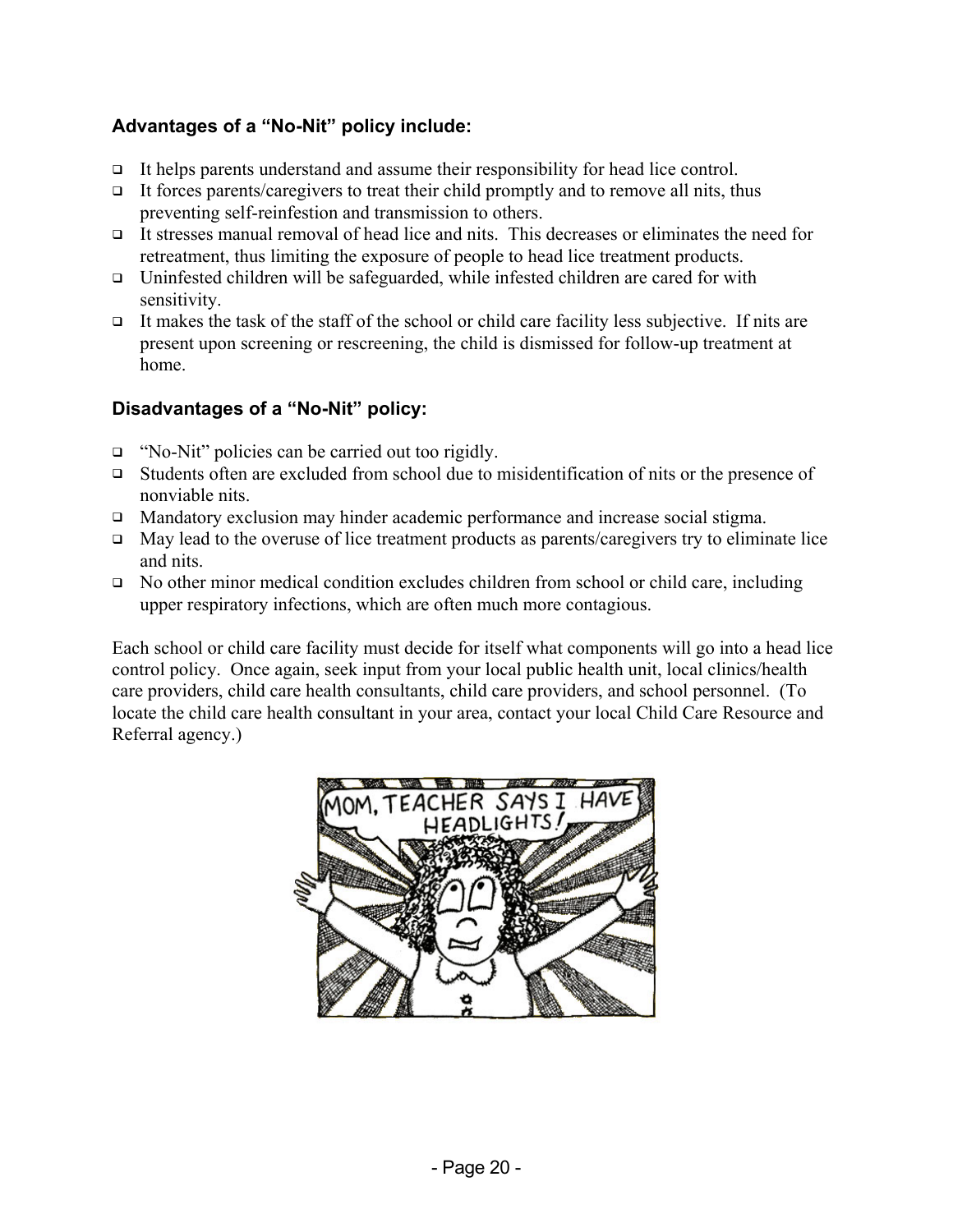#### **The main components of the "No-Nit" standard:**

#### **Proactive community education**:

**Provide the community with a baseline understanding of head lice, modes of transmission** and the importance of safe and effective treatment and control measures.

#### **Routine screening and early detection**:

- $\Box$  Vigilant screening of children for head lice and nits plays a pivotal role in head lice management. Scheduled and announced group screenings encourages parental compliance and promotes community cooperation and individual accountability.
	- ¾ Opponents of "no-nit" policies do not advocate for group screenings. Children with symptoms, however, should be referred discreetly to the school nurse or other appropriately trained staff for an individual screening. Rationale: Mass screenings may be disruptive and increase the potential for lice phobia and use of pediculicidal products.

#### **Temporary dismissal of children with head lice and/or nits:**

- Children found to have a head lice/nit infestation should be excluded from school/child care until treatment has been completed and all head lice, lice eggs (nits) and egg cases have been removed. Reasonable measures should be taken to help ensure that infested children do not join the group setting. However, careful consideration should be given to children whose families lack transportation or who, for some reason, are unable to pick up their children from school.
	- $\triangleright$  Opponents of "no-nit" policies do not advocate for exclusion from the group setting if parents cannot pick up their child immediately. Rationale: No other minor medical condition excludes children from the classroom or group setting. Oftentimes, children with much more contagious infections, such as upper respiratory infections, are routinely allowed to remain in classes.
- Infested children should be sent home with written information relating to the treatment of head lice, nit removal and treatment of the environment. (See fact sheets at end of manual.) Informing children and parents about head lice is a very sensitive issue. Children and parents can become upset and embarrassed about head lice. They need to be reassured that head lice are a common problem and are not related to poor hygiene or to poor parenting abilities.

#### **Inform all parents of a case of head lice:**

- When a case of head lice has been identified in a classroom, a written notification should go out to all parents.
	- ¾ Opponents of "no-nit" policies do not advocate for classroom or school-wide notifications. Rationale: Such notifications may increase public alarm, disrupt school productivity, strain school resources and bring undue attention to those children with head lice infestations.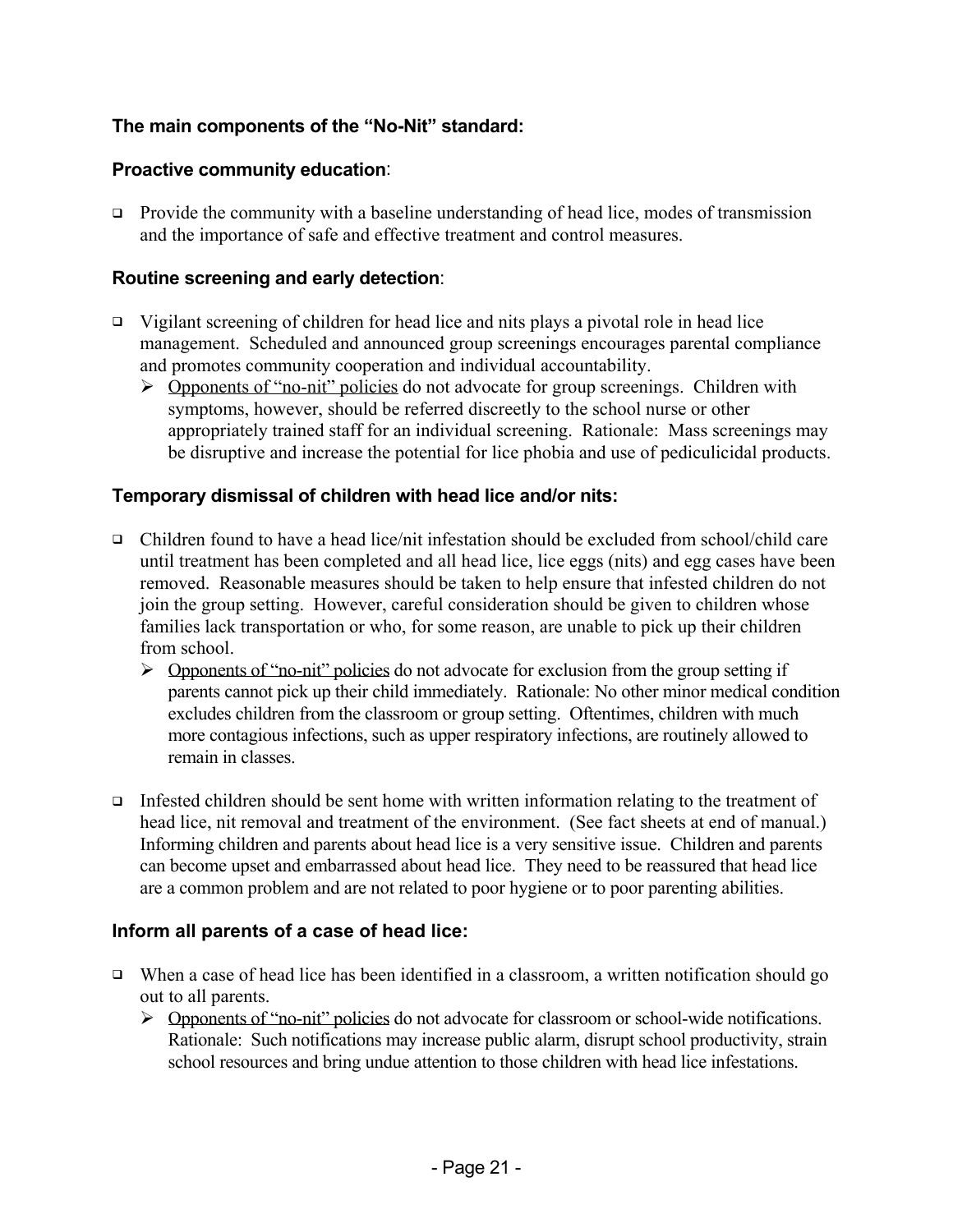#### **Readmission criteria:**

- $\Box$  Upon re-entry to school/child care, the child should be inspected carefully to ensure all nits have been removed or should present a note from a health care provider that he or she is "nit-free." The student should be inspected again in 10 days.
	- ¾ **No child should be excluded from school or child care for long periods of time because of head lice. In general, if a child is sent home more than twice, the information being supplied to the family is not adequate or the family is having difficulty with the treatment and/or cleaning process. Frequent infestations and excessive absences may be signs of other problems. Get the family some support by involving your local public health unit or social services.**

#### **Additional recommendations:**

- □ Count the student missing school because of a head lice/nit infestation as an excused absence.
- $\Box$  Inform and educate the community about your head lice control policy through utilization of local media, public notices, etc. Establishing consistent guidelines and educating the public about procedures before outbreaks occur help to minimize inappropriate responses.
- Designate two or more school/child care personnel or parent volunteers to inspect and reinspect students for head lice and nits. These designated monitors must be trained to identify lice and nits.Do not exclude children from school based upon the diagnosis of an untrained or inexperienced person. Talk to your school nurse or local public health unit about training opportunities.
- Instruct parents to examine their children frequently.
- Steps should be taken to ensure that the clothing of one person is not kept in contact with clothing of another person. This may be accomplished in any of several ways:
	- $\triangleright$  Assign individual lockers or cubbies.
	- $\triangleright$  Assign individual wall hooks, 12 inches or more apart.
	- $\triangleright$  Permit students to hang their short coats on the back of their seats and/or their long coats on wall hooks spaced so that the coats do not touch.
	- $\triangleright$  Store caps and scarves separately or let each student keep them at his/her desk, or tuck them into sleeves or pockets of coats or into backpacks.
	- $\triangleright$  If individual lockers or wall hooks are not possible, have students store outer clothing in separate plastic bags. This should not be done if outer clothing is wet.
- Shared audio headsets, helmets and other items that come into intimate contact with the head/hair of more than one student should be cleaned with a damp cloth after each student's use.
- $\Box$  Dress-up clothing (costumes) use should be avoided during head lice outbreaks.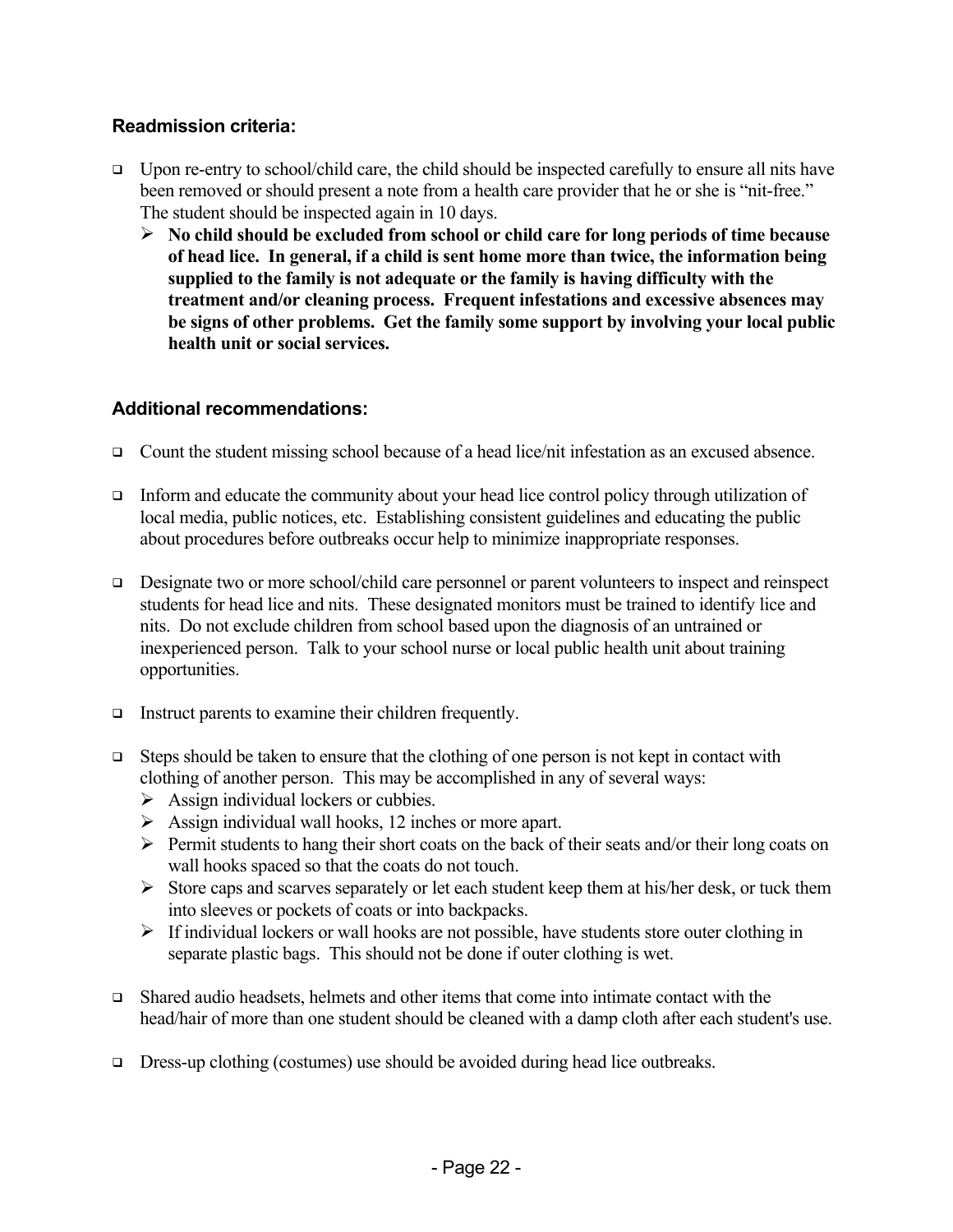- $\Box$  Discourage use of shared personal items, especially the use of combs during school photographic sessions or after gym or sporting activities.
- Frequently vacuum carpeted or upholstered areas and wipe down any sports or nap mats with a damp cloth.
- $\Box$  For young children in school or child care who nap, bedding/pillows should not be shared.
- $\Box$  Notify bus drivers of a head lice outbreak so they can wipe school bus seats with a damp cloth. If cars or vans are used for transportation, don't forget to vacuum upholstered seats.
- $\Box$  Any lice or nits that might detach in a swimming pool most likely will be removed by the pool filter or will die before they have a chance to attach to another person. Closing a swimming pool because of head lice is not necessary.
- Be sensitive when dealing with children and families who have head lice. Although not dangerous, head lice can be emotionally traumatic and cause a lot of frustration.

**SAFETY PRECAUTION** – **The use of insecticides, lice sprays or environmental fumigants of any kind to fog the school or child care room, or to treat walls, floors, desks and carpets are of no value in the control of head lice. These products are more harmful to people and pets than they are effective. The Centers for Disease Control and Prevention, the American Academy of Pediatrics and the National Pediculosis Association strongly discourage the use of these spray products for the control of head lice.**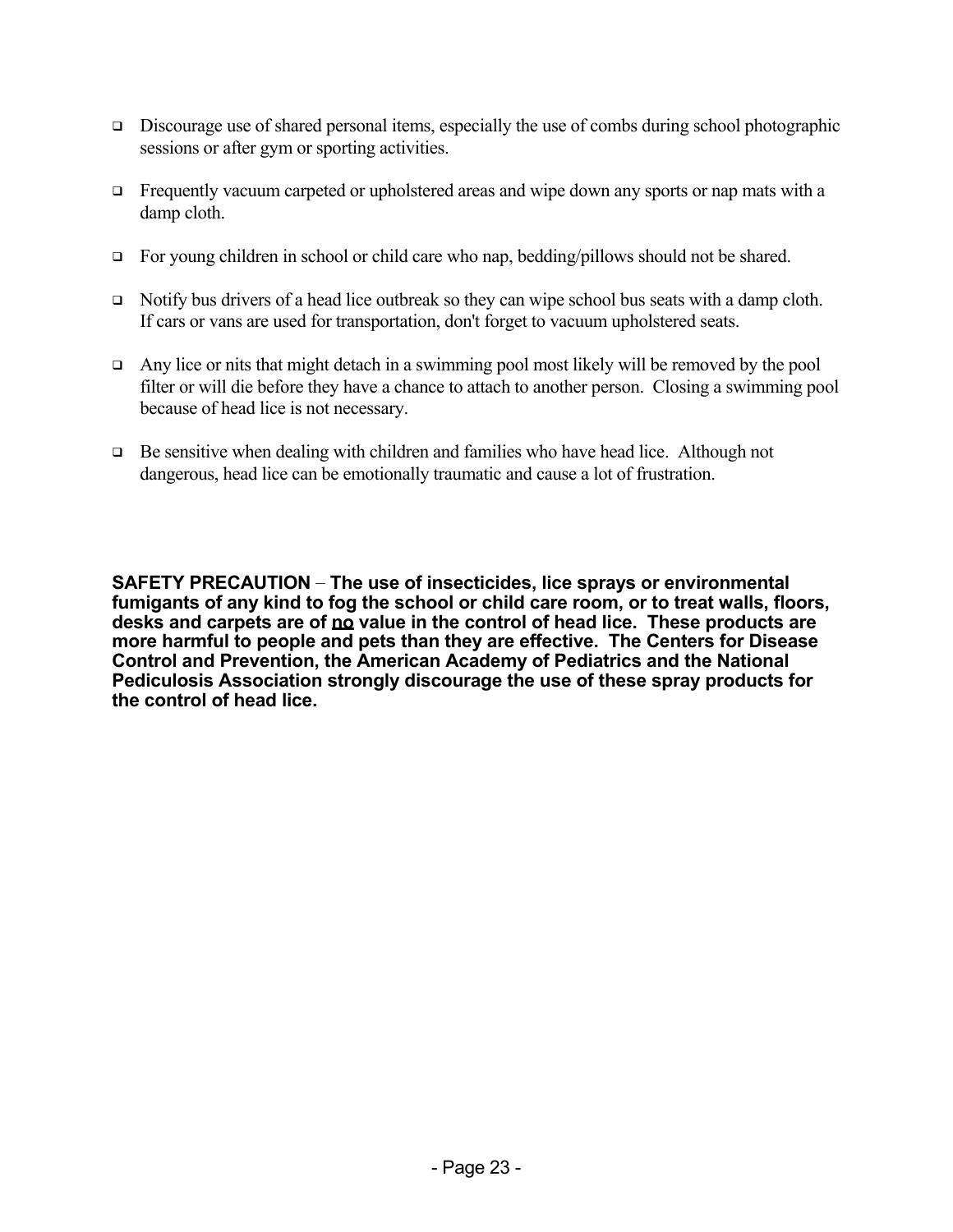

#### **Audio Visual Materials**

#### **1. HEAD LICE – AN ITCHY PROBLEM** (1/2" VHS)

Recommended for grades K-6. 14:11 minutes (This video includes the video script, instructional goals, classroom activities and discussion questions.)

Controlling head lice requires the cooperation of the students. This live-action video is designed to give them the information they need to guard themselves against head lice. It explains what head lice are, how they are transmitted from one person to another and why it is important to detect and treat head lice as early as possible. It also provides reassurance that this is a problem with a solution. Head lice are no fun, but working together with parents and health educators, students can play an active role in maintaining healthy scalps.

#### **2. HEAD LICE ... A HEALTHY REACTION** (1/2" VHS)

Recommended for parents, school or child care personnel and health care professionals. 17 minutes.

This video shows how to detect the presence of head lice and make a comprehensive diagnosis of the problem. It also gives a point-by-point explanation of effective treatment and precautions. Endorses the "no-nit" standard.

#### **3. LICE, SOME THINGS SHOULDN'T BE SHARED** (1/2" VHS)

Recommended for parents, school or child care personnel and health care professionals. 12 minutes.

A National Pediculosis Association (NPA) informational video about head lice. This video provides step-by-step head lice management guidelines. Endorses the "no-nit" standard.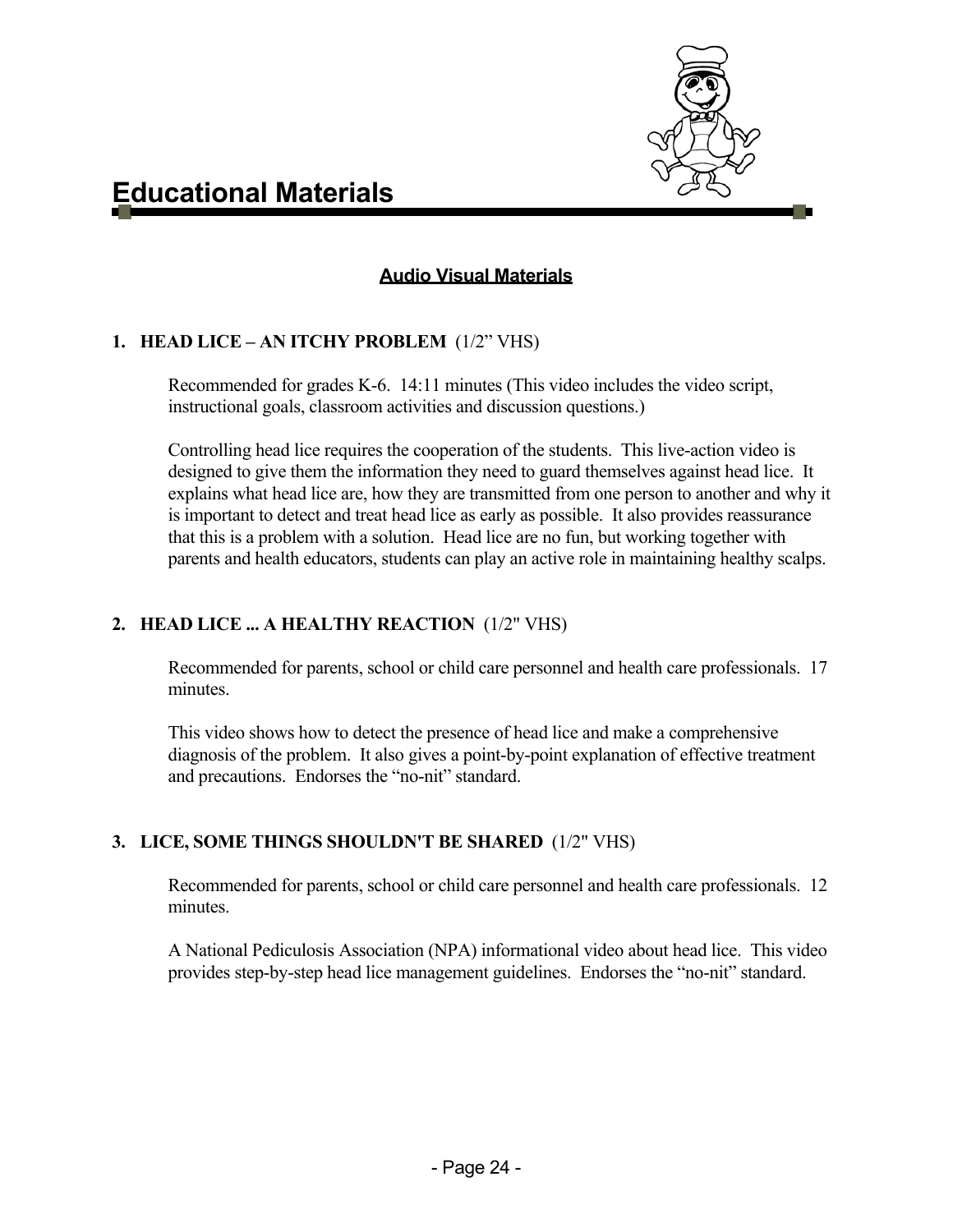#### **4. REMOVING HEAD LICE SAFELY** (1/2" VHS)

Recommended for parents. 8 minutes.

This video focuses on the importance of "combing" for the removal of lice and nits. Also explains what head lice are, how they are transmitted and discusses prevention measures.

Audio visual materials are available on free loan by calling or submitting a written request to:

North Dakota Department of Health Attn: Resource Library Division of Emergency Health Services 600 E. Boulevard Ave., Dept. 301 Bismarck, N.D. 58505-0200 1.800.280.5512 701.328.2368

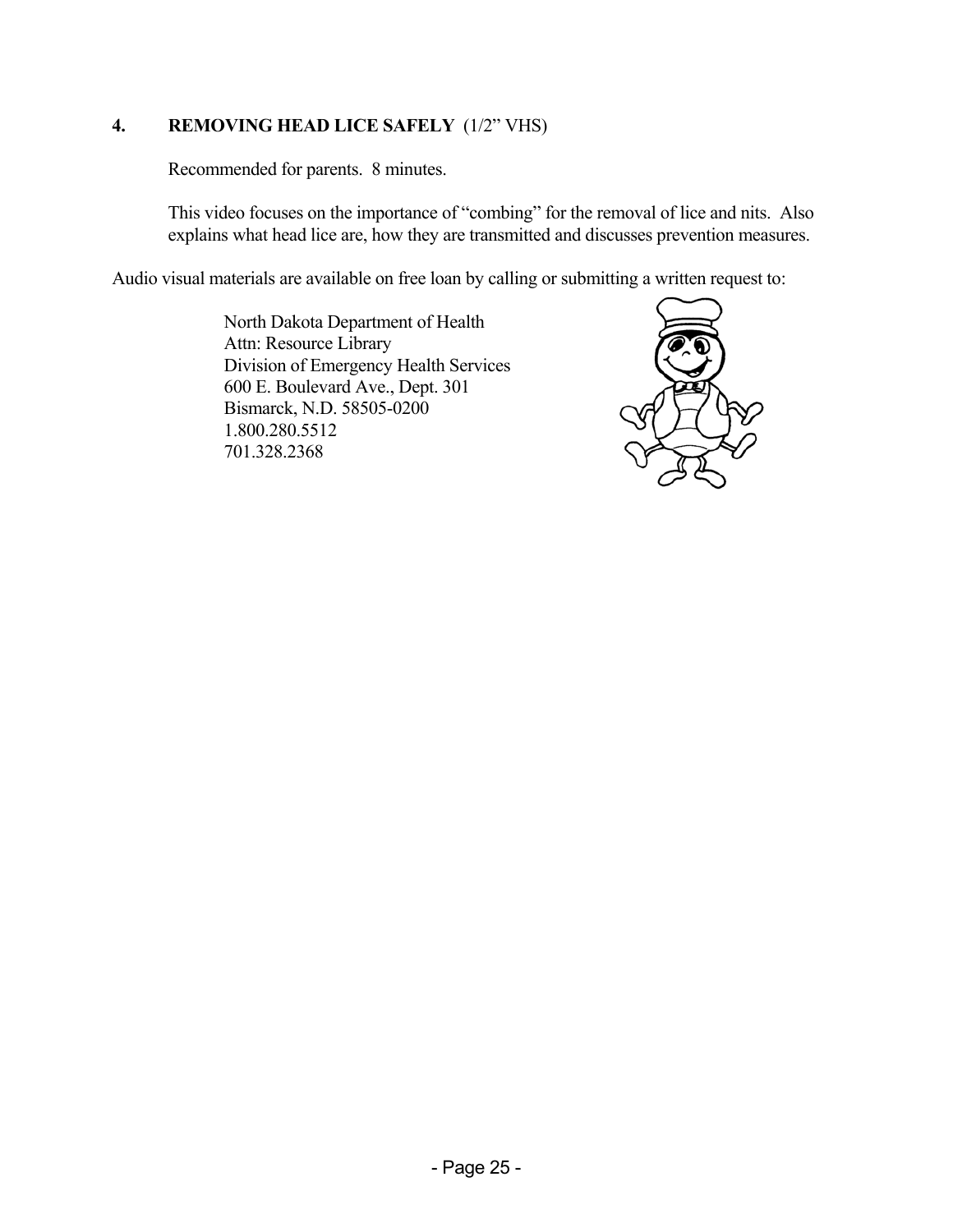

### **References/Resources**

American Academy of Pediatrics. Pediculosis Capitis. In: Pickering L.K. ed. 2000 Red Book: Report of the Committee on Infections Diseases.  $25<sup>th</sup>$  ed. Elk Grove Village, IL: American Academy of Pediatricts.; 2000: pp. 427-429.

American Academy of Pediatrics 141 Northwest Point Boulevard Elks Grove, IL 60007-1098 847.434.4000 [www.aap.org](http://www.aap.org/)

Centers for Disease Control and Prevention. Fact Sheet: Treating Head Lice. May 2001. [www.cdc.gov/ncidod/dpd/parasites/headlice/factsht\\_head-lice\\_treating.htm](http://www.cdc.gov/ncidod/dpd/parasites/headlice/factsht_head-lice_treating.htm)

Centers for Disease Control and Prevention 1600 Clifton Road Atlanta, GA 30333 404.639.3311 1.800.311.3435 www.cdc.gov

Judith Vessey Ph. D, RN, FAAN, Current Concepts in Pediculosis Management (2000), National Association of School Nurses.

National Association of School Nurses (NASN) 1416 Park Street, Suite A Castle Rock, CO 80104 Toll free 1.866.627.6767 303.663.2329 www.nasn.org

National Pediculosis Association P. O. Box 610189 Newton, MA 02461 781.449.NITS (6487) www.headlice.org